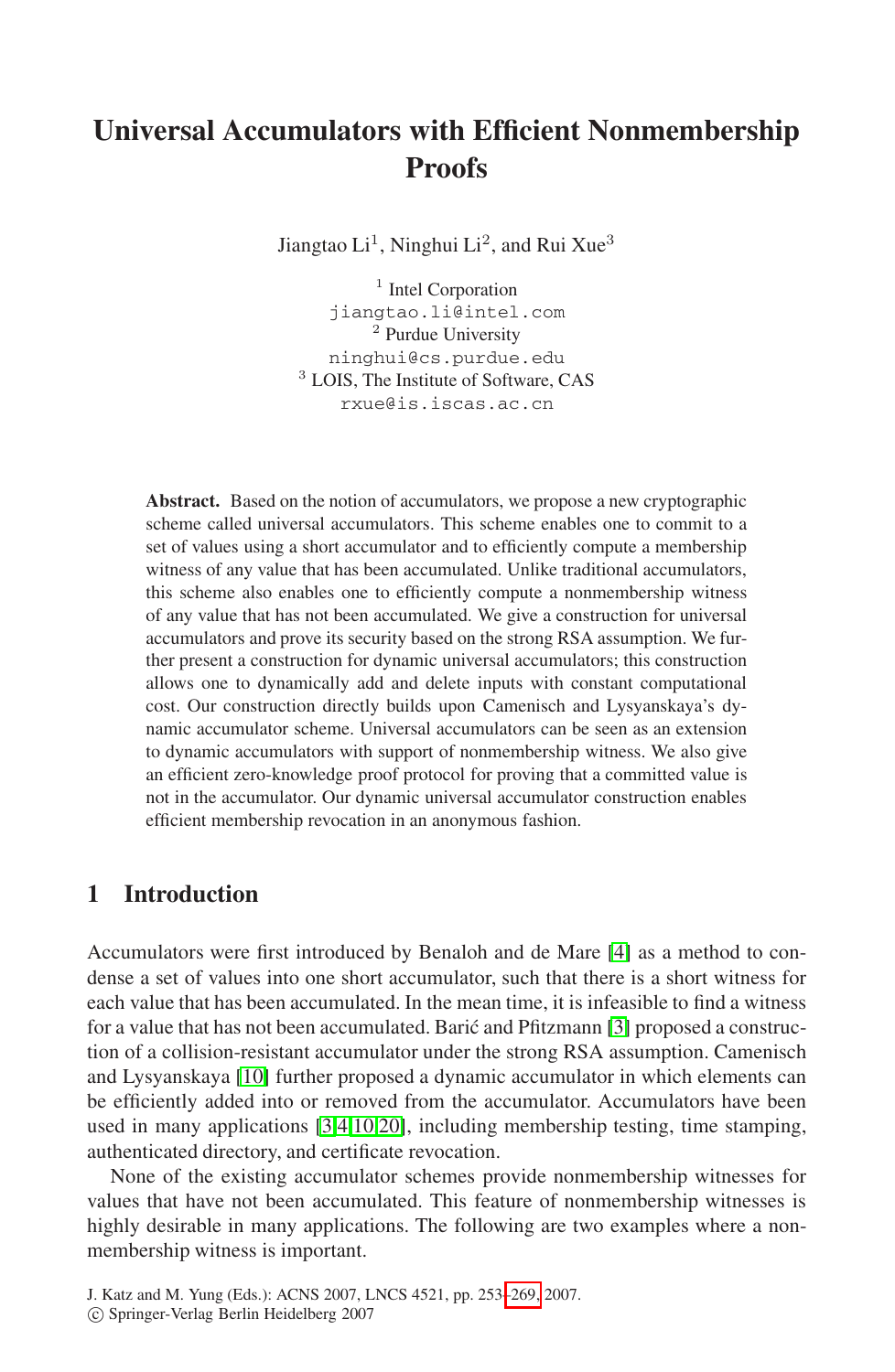- 1. Suppose a credit report agency compiles a list of users who have gone into bankruptcy within the last three years, and it also publishes the accumulator for this list. When Alice applies an auto loan from a bank, the bank wants Alice to prove that she is not in the bankruptcy list. In a similar application, suppose a Certificate Authority (CA) revokes a number of certificates before their expiration dates. A certificate user may need to efficiently prove that her certificate has not been revoked when using her certificate.
- 2. Suppose the Center for Disease Control and Prevention maintains a list of patients who have a certain infectious disease (e.g., Measles or Cholera). In some applications, a patient needs to prove that she has the disease in order to purchase discounted medicines from the local pharmacy stores. Whereas in other applications, one needs to prove that she does not have the disease.

In this paper, we propose the notion of *universal accumulators*, which enables a trusted group manager to condense a list of values into a short accumulator. For each value in the list, there is a short membership witness; and for each value not in the list, there exists a short nonmembership witness. It is computationally infeasible to find a membership witness for a value that was not accumulated or to find a nonmembership witness for a value that was accumulated. The notion of universal comes from the fact that each possible value in the input domain has a witness (either a membership witness or a nonmembership witness). Using universal accumulators, one can easily solve the problems in the aforementioned applications.

We further propose the notion of *dynamic universal accumulators*, which allow one to dynamically add and delete inputs, such that the the cost of an addition or a deletion is independent of the size of the accumulated set. We construct an efficient dynamic universal accumulator under the strong RSA assumption. Dynamic universal accumulators enable efficient membership revocation: A group manager issues a credential for each group member. The group manager also maintains a credential revocation list using a dynamic universal accumulator. To revoke a member, the group manager simply inserts the serial number of the revoked credential into the revoked list. To prove membership, a valid group member first shows her group credential, then shows that the credential's serial number is not in the revocation list by presenting the nonmembership witness.

We also develop an efficient zero-knowledge proof protocol such that, if a value is stored in a cryptographic commitment, then one can prove that the value is not accumulated in a zero-knowledge fashion. This enables membership revocation in an anonymous setting. To prove membership anonymously, the group member first proves that she has a valid group credential, then proves that the credential's serial number is not in the revocation list.

Note that many applications that require nonmembership proofs (such as ones in Application 1) can be solved using membership-proof techniques. Take the certificates revocation as an example, instead of proving the nonmembership of a revocation list, one can prove the membership of a legitimate user list to show that her certificate has not been revoked. This idea was used by, e.g., Camenisch and Lysyanskaya [10]. However, even though proving membership is efficient in [10], the maintenance overhead of the witness could be very expensive if the user list is huge and frequently-changing. For example, consider a certificate system that has thousands or millions of users. Suppose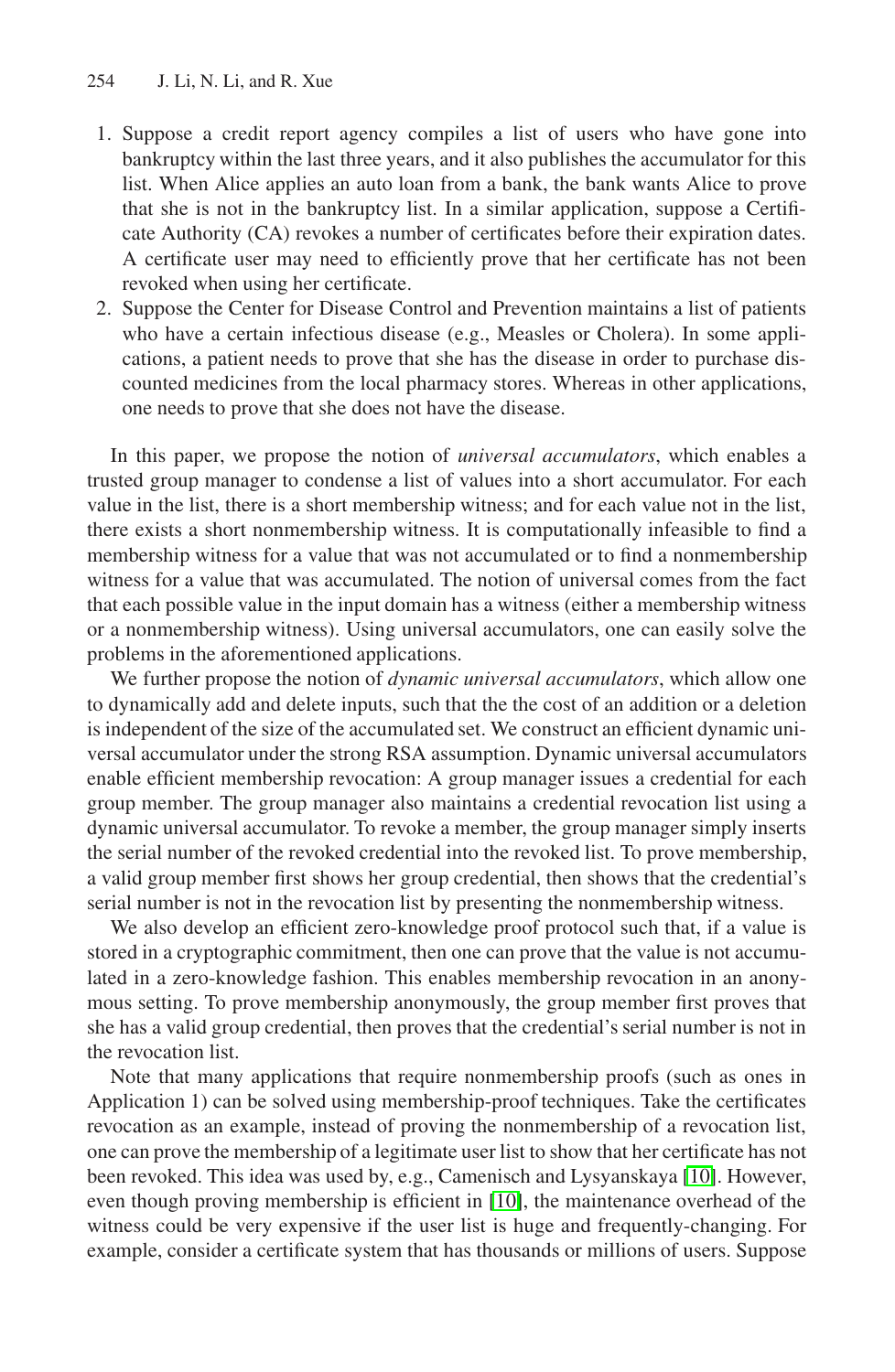the list of valid users increases every hour (i.e., each hour there are several new users added into the list). And suppose the list of revoked users is small in size and relatively static (e.g., changes every month). Using the scheme in [10], a legitimate user may have to update her witness every hour, whereas using our scheme, she only need to update her nonmembership witness once a month.

### **1.1 Our Contribution**

The contributions of this paper are as follows.

- **–** We introduce the notion of universal accumulators, which support short witnesses for both membership and nonmembership.
- **–** We construct an efficient dynamic universal accumulator based on the strong RSA assumption. The update of witness in our scheme can be efficiently performed without the help of the trusted group manager. Proofs of membership or nonmembership can be achieved with a constant number of modular exponentiations.
- **–** We give an efficient zero-knowledge proof protocol to prove that a committed value was not accumulated. This enables efficient membership revocation in anonymous credential systems, group signature schemes, and direct anonymous attestation schemes. Universal accumulators may be of interest in other applications as well.

### **1.2 Organization of This Paper**

The rest of this paper is organized as follows. We first give notations and security assumptions in section 2. In section 3, we give a formal definition of universal accumulators and present our construction. In section 4, we present the notion of dynamic universal accumulators and describe the corresponding construction. In section 5, we present a zero-knowledge proof protocol to prove that a committed value has not been accumulated in an accumulator. In section 6, we discuss several applications of dynamic universal accumulators to membership revocations in the anonymous setting, we also compare our solution with other existing membership revocation techniques.We conclude our paper in section 7.

## **2 Notations and Assumptions**

### **2.1 Notations**

We use  $\phi(\cdot)$  to denote the Euler totient function. Let  $n = pq$  be a RSA modulus, we use  $\mathbb{Z}_n^*$  to denote the set of all positive integers that are less than n and relative prime to n. We use  $QR_n$  to denote the set of quadratic residues modulo n.

A negligible function, denoted by  $neg(\cdot)$ , represents a positive function that vanishes faster than the inverse of any fixed positive polynomial. That is, for every polynomial  $p(\cdot)$  and for every large enough integer n,  $neg(n) < 1/p(n)$ . If S is a probability space, then the probability assignment  $x \leftarrow_R S$  means that an element x is chosen at random according to S. If F is a finite set, then  $x \leftarrow_R F$  denotes that x is chosen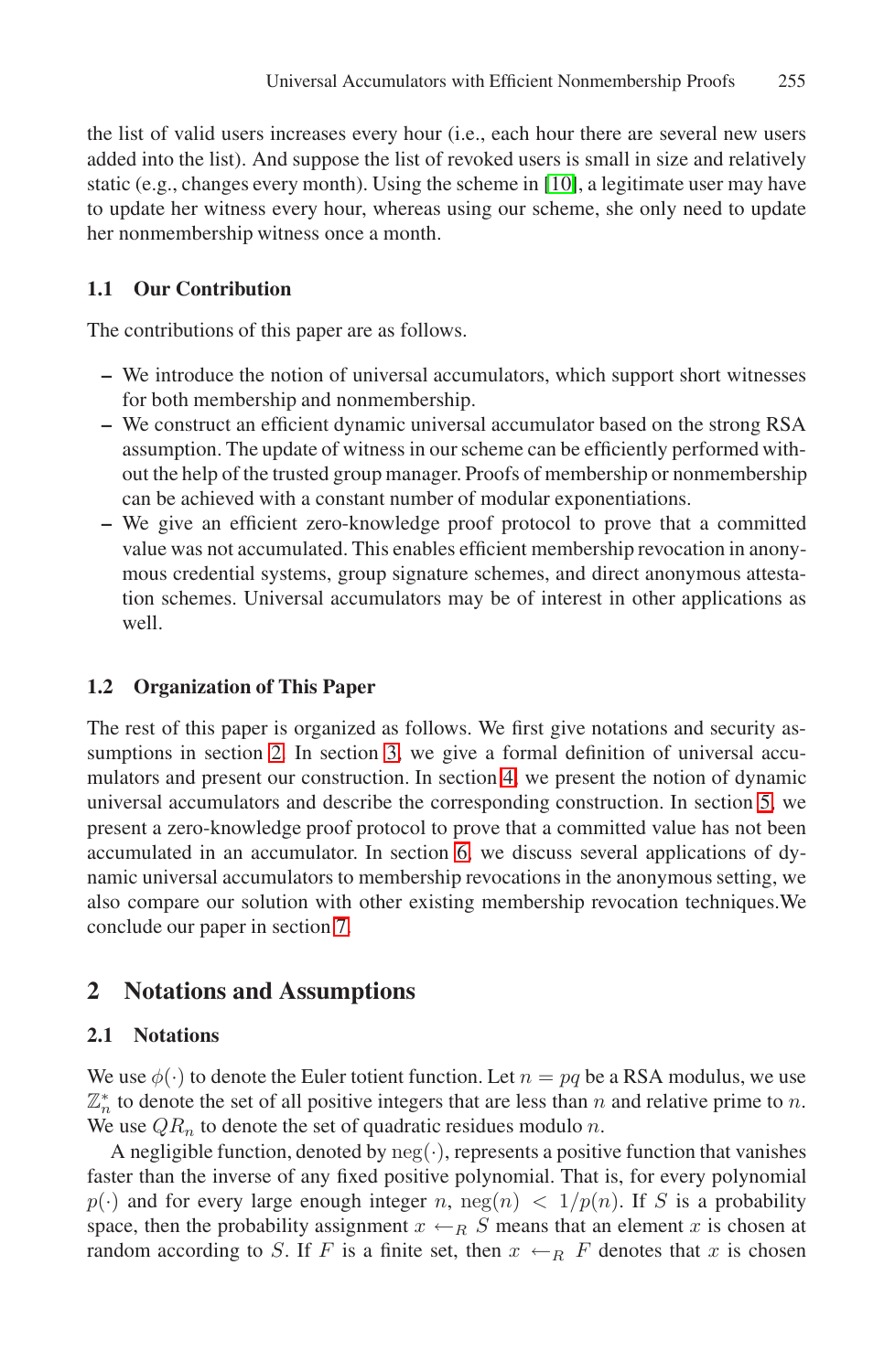uniformly from F. If p is a predicate and  $S_1, S_2, \ldots, S_m$  are probability spaces, then the notation Pr  $[x_1 \leftarrow_R S_1, x_2 \leftarrow_R S_2, \ldots x_m \leftarrow_R S_m : p(x_1, x_2, \cdots, x_m)]$  denotes the probability that  $p(x_1, \dots, x_m)$  will be true after the ordered execution of the probabilistic assignments  $x_1 \leftarrow_R S_1, \ldots, x_m \leftarrow_R S_m$ . Let A and B be interactive Turing machines, we use  $(a \leftarrow A(\cdot) \leftrightarrow B(\cdot) \rightarrow b)$  to denote that a and b are two random variables corresponding to the outputs of  $A$  and  $B$  as a result of their joint computation.

We use the notation used by Camenisch and Stadler in [14] for the various zeroknowledge proofs of knowledge of discrete logarithms and proofs of the validity of statements about discrete logarithms. For instance,

$$
PK\{(\alpha,\beta) \, : \, y = g^{\alpha}h^{\beta} \wedge (u \le \alpha \le v)\}
$$

denotes a zero-knowledge proof of knowledge of integers  $\alpha$  and  $\beta$ , such that  $y = g^{\alpha}h^{\beta}$ holds and  $u \leq \alpha \leq v$ .

#### **2.2 Security Assumptions**

The security of our construction is based on the strong RSA assumption, which assumes that it is infeasible to solve the following problem: Given an RSA modulus  $n$  and a random  $x \leftarrow_R \mathbb{Z}_n^*$ , find  $e > 1$  and  $y \in \mathbb{Z}_n^*$  such that  $y^e = x \mod n$ . The strong RSA was introduced by Barić and Pfitzmann [3] and has been used in proving the security of many cryptographic schemes (e.g., [19,18,16]). It can be formally stated as follows:

**Assumption 1 (strong RSA assumption).** For every probabilistic polynomial-time algorithms A,

$$
\Pr\left[n\leftarrow G(1^k), x\leftarrow_R \mathbb{Z}_n, (y,e)\leftarrow A(n,x): \; y^e\!=\!x \; (\text{mod } n) \land 1 < e < n\right] \!=\! \mathit{neg}(k)
$$

where  $G(1^k)$  is a algorithm that generates a RSA modulus n of size k, and  $neg(k)$  is a negligible function.

Our security proofs also use the following lemma ([23,16]):

**Lemma 1.** *For any integer n*, *given integers*  $u, v \in \mathbb{Z}_n^*$  *and*  $a, b \in \mathbb{Z}$ *, such that*  $u^a = v^b \bmod n$  and  $gcd(a, b) = 1$ , one can efficiently compute  $x \in \mathbb{Z}_n^*$  such that  $x^a = v \mod n$ .

To see the correctness of this lemma, observe that, as  $gcd(a, b) = 1$ , one can use the extended Euclidian algorithm to find  $c, d \in \mathbb{Z}$  such that  $bd = 1 + ac$ . Let  $x =$  $(u<sup>d</sup>v<sup>-c</sup> \mod n)$ , then

$$
x^{a} = u^{ad}v^{-ac} = (u^{a})^{d}v^{-ac} = (v^{b})^{d}v^{-ac} = v \pmod{n}.
$$

## **3 Universal Accumulators**

We now give a formal definition of universal accumulators and present our construction.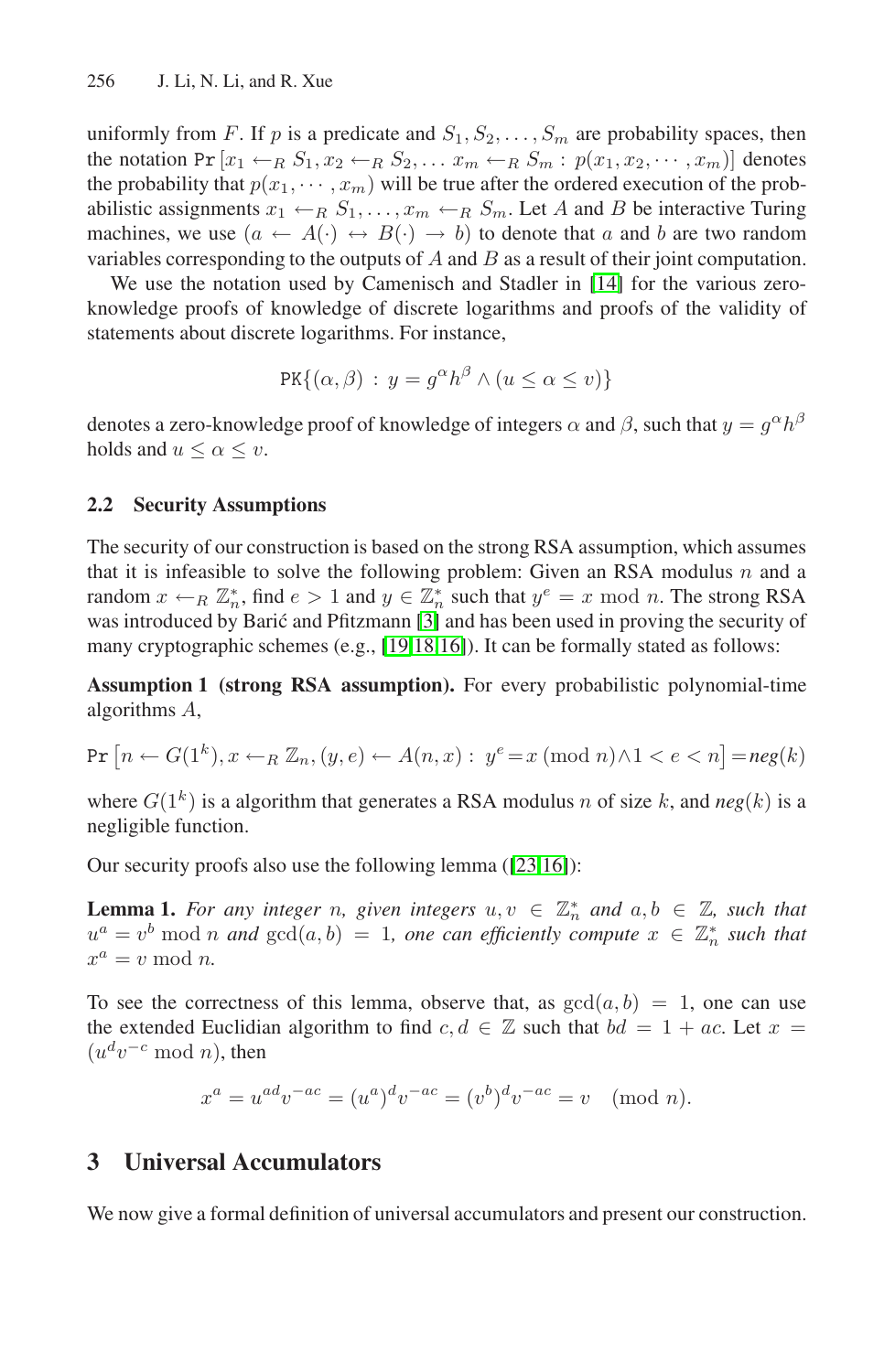#### **3.1 Definition of Universal Accumulators**

**Definition 1.** Let k be a security parameter, a secure universal accumulator for a family of input  $\{\mathcal{X}_k\}$  is a family of functions  $\{\mathcal{F}_k\}$  with the following properties:

- **–** *Efficient Generation*: There is an efficient probabilistic polynomial time algorithm G that on input  $1^k$  produces a random function f of  $\mathcal{F}_k$ . Additionally, G also outputs some auxiliary information about  $f$ , denoted as  $\mathsf{aux}_f$ .
- **–** *Efficient Evaluation*: Each  $f \in \mathcal{F}_k$  is a polynomial time function, on input  $(g, x)$  ∈  $\mathcal{G}_f \times \mathcal{X}_k$ , outputs a value  $h \in \mathcal{G}_f$ , where  $\mathcal{G}_f$  is the input domain for the function f, and  $X_k$  is the input domain for the elements to be accumulated.
- **–** *Quasi-Commutative*: For all  $f \in \mathcal{F}_k$ , for all  $g \in \mathcal{G}_f$ , and for all  $x_1, x_2 \in \mathcal{X}_k$ ,  $f(f(g, x_1), x_2) = f(f(g, x_2), x_1)$ . If  $X = \{x_1, \ldots, x_m\} \subset \mathcal{X}_k$ , we use  $f(g, X)$ to denote  $f(f(\ldots(g,x_1),\ldots), x_m)$ .
- **–** *Membership Witness*: For each  $f \in \mathcal{F}_k$ , there is a membership verification function  $\rho_1$ . Let  $c \in \mathcal{G}_f$  and  $x \in \mathcal{X}_k$ . A value  $w_1$  is called membership witness if  $\rho_1(c, x, w_1)=1.$
- **−** *Nonmembership Witness*: For each  $f \text{ ∈ } \mathcal{F}_k$ , there is a nonmembership verification function  $\rho_2$ . Let  $c \in \mathcal{G}_f$  and  $x \in \mathcal{X}_k$ . A value  $w_2$  is called nonmembership witness if  $\rho_2(c, x, w_2)=1$ .
- **–** *Security*: A universal accumulator scheme is secure if, for all probabilistic polynomial-time adversary  $A_k$ ,

$$
\Pr\left[f \leftarrow G(1^k); g \leftarrow_R \mathcal{G}_f; (x, w_1, w_2, X) \leftarrow A_k(f, \mathcal{G}_f, g): x \in \mathcal{X}_k; X \subset \mathcal{X}_k; \rho_1(f(g, X), x, w_1) = 1; \rho_2(f(g, X), x, w_2) = 1\right] = neg(k)
$$

In other words, it is computationally infeasible to find both a valid membership witness and a valid nonmembership witness for any x in  $X_k$ . Note that this is equivalent to say that, given any set  $X \in \mathcal{X}_k$ , it is computationally infeasible to find  $x \in X$ with a valid nonmembership witness or find  $x \in \mathcal{X}_k \backslash X$  with a valid membership witness.

The preceding definition is similar to the one of Camenisch and Lysyanskaya [10], the main difference is that our definition requires witnesses for nonmembership elements.

### **3.2 Our Construction**

Our construction builds upon the construction of Camenisch and Lysyanskaya [10]. The difference is that we give an efficient solution for nonmembership witness.

**Construction 1 (Universal Accumulators).** Let k be a security parameter. Let  $\ell =$  $\lfloor k/2 \rfloor - 2$ . We use  $\mathcal{X}_k$  to denote the set of all primes in  $\mathbb{Z}_{2^{\ell}}$ .  $\mathcal{X}_k$  is the input domain for the elements to be accumulated.<sup>1</sup> We use  $\mathcal{F}_k$  to denote the family of functions corresponding to safe-prime products of length  $k$ . The construction takes the following steps.

As in [10], the input domain  $\mathcal{X}_k$  has to be primes. If the required input domain is the set of all possible strings, we need to map arbitrary strings to prime numbers. A number of approaches for doing this have been proposed in the literature, see, e.g., [3,19,20].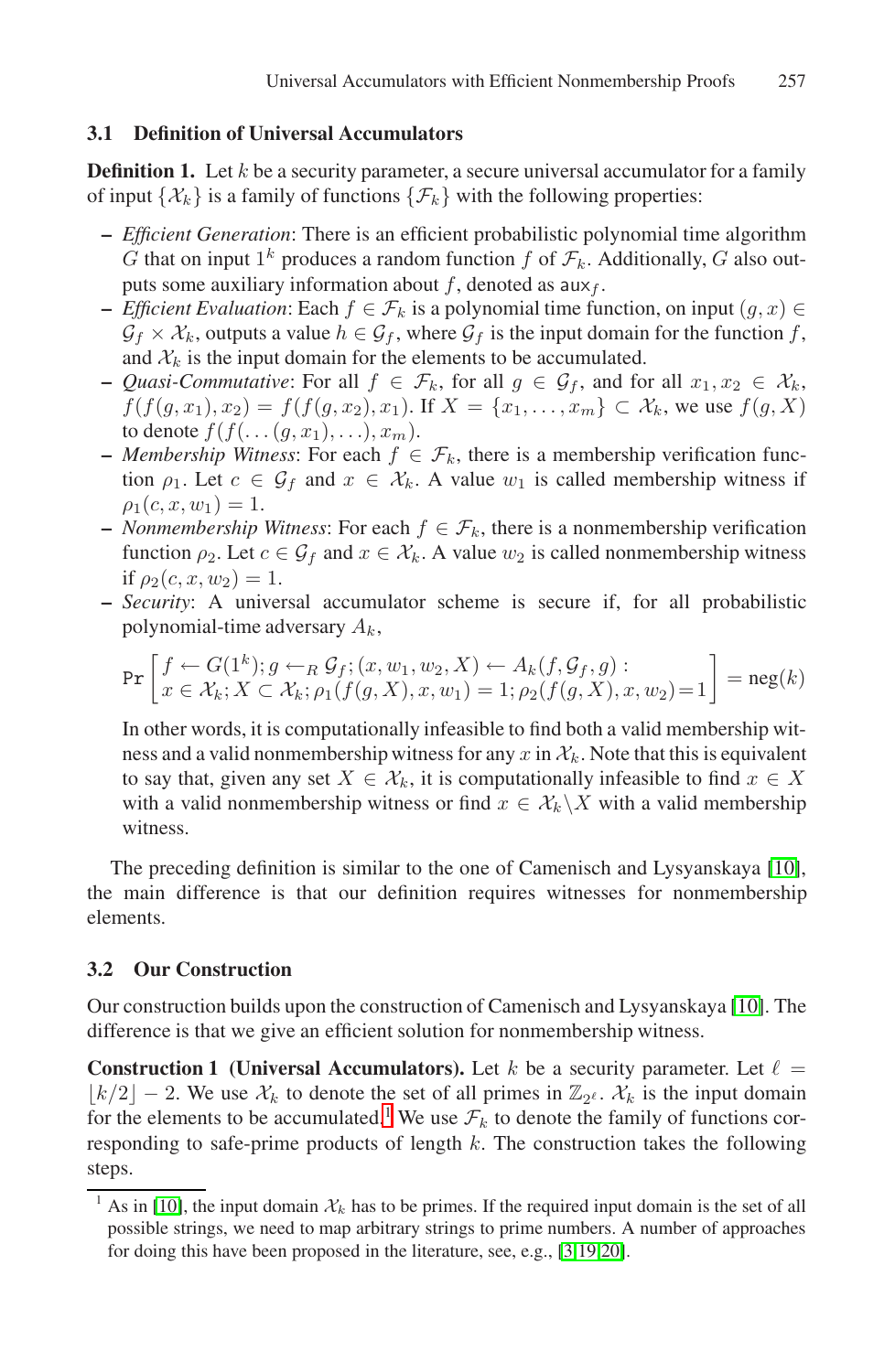- The generation algorithm G takes  $1^k$  as input and outputs a random modulus n of length k that is a safe prime, that is,  $n = pq$ , where  $p = 2p' + 1$ ,  $q = 2q' + 1$ , p and q have equal length, and  $p, q, p', q'$  are all prime number.
- We use  $f_n$  to denote the function corresponding to modulus n. The auxiliary information aux $_f$  for  $f_n$  is the factorization of n. The input domain  $\mathcal{G}_f$  for  $f_n$  is defined as  $\mathcal{G}_f = \{g \in QR_n : g \neq 1\}$  where  $QR_n$  denotes the group of quadratic residues modulo n.
- **–** For  $f = f_n$ ,  $f(g, x) = g^x \mod n$ .
- **–** For  $f = f_n$ , the membership verification function  $\rho_1$  is defined as  $\rho_1(c, x, c_x) = 1$ if and only if  $(c_x)^x = c$ , where  $c_x \in \mathcal{G}_f$  is the membership witness for x. The nonmembership verification function  $\rho_2$  is defined as  $\rho_2(c, x, a, d)=1$  if and only if  $c^a = d^x g \pmod{n}$ , where  $(a, d) \in \mathbb{Z}_{2^e} \times \mathcal{G}_f$  is the nonmembership witness for  $x$ .

It is easy to see that, given  $(q, x)$ , we can efficiently compute  $f(q, x)$ . It is also easy to see that f is quasi-commutative, that is,  $f(f(q,x_1), x_2) = f(f(q,x_2), x_1) =$  $g^{x_1x_2}$  mod n. Note that membership and nonmembership witnesses can be computed with or without the auxiliary information. It is much more expensive to compute witness without the auxiliary information. In our application, we do not need to compute witness using the auxiliary information; but they may be useful in other settings.

One difference between our construction and Camenisch and Lysyanskaya's accumulator scheme [10] is that their construction does not require to publish  $g$ . In our construction, g needs to be public for nonmembership queries. Note that a party that knows g and the value of the accumulator, and suspects that  $x_1, \ldots, x_n$  are the values used to compute the accumulator, can easily verify its guess. This is not really a problem because (1) it is not required to hide the accumulated values, and (2) it is easy to prevent this attack by adding a random value  $x_0$  to the set of values used to compute the accumulator.

**How to compute witness without the auxiliary information.** Suppose  $X = \{x_1, \ldots, x_n\}$  $x_m$ } is a subset of  $\mathcal{X}_k$  and g is a random value in  $QR_n$ . Let u denote  $\prod_{i=1}^m x_i$ . By definition  $f(g, X) = g^u \mod n$ . As in the previous accumulator schemes [4,3,10], for any  $x \in X$ , we can compute the membership witness for x as  $c_x = g^{u/x} \mod n$ . To verify the witness, one checks that  $x \in \mathcal{X}_k$  and  $(c_x)^x = c \mod n$ .

For any  $x \in \mathcal{X}_k \backslash X$ , since  $x, x_1, \ldots, x_m$  are distinct prime numbers,  $gcd(x, u) = 1$ . We can find  $a \in \mathbb{Z}_{2^e}$  and  $b \in \mathbb{Z}$  such that  $au + bx = 1$ . The value a and b can be computed as follows: we first use Euclid algorithm to find  $a'$  and  $b'$  such that  $a'u$  +  $b'x = 1$ . As x is a positive integer in  $\mathbb{Z}_{2^{\ell}}$ , we can always find an integer k such that  $a' + kx \in \mathbb{Z}_{2^{\ell}}$ . Observe that  $(a' + kx)u + (b' - ku)x = 1$ , therefore  $a = a' + kx$  and  $b = b' - ku$ . Let  $d = g^{-b} \mod n$ , the nonmembership witness for x is  $(a, d)$ . To verify the witness, one checks that  $x \in \mathcal{X}_k$ ,  $a \in \mathbb{Z}_{2^\ell}$ , and  $c^a = d^x g \pmod{n}$ , which holds because  $c^a = g^{ua} = g^{1-bx} = g^{-bx}g = d^x g \pmod{n}$ .

**How to compute witness with the auxiliary information.** The membership witness and nonmembership witness can be computed efficiently given the auxiliary information aux<sub>f</sub>. Suppose there is a trusted group manager who knows aux<sub>f</sub>, maintains the set X,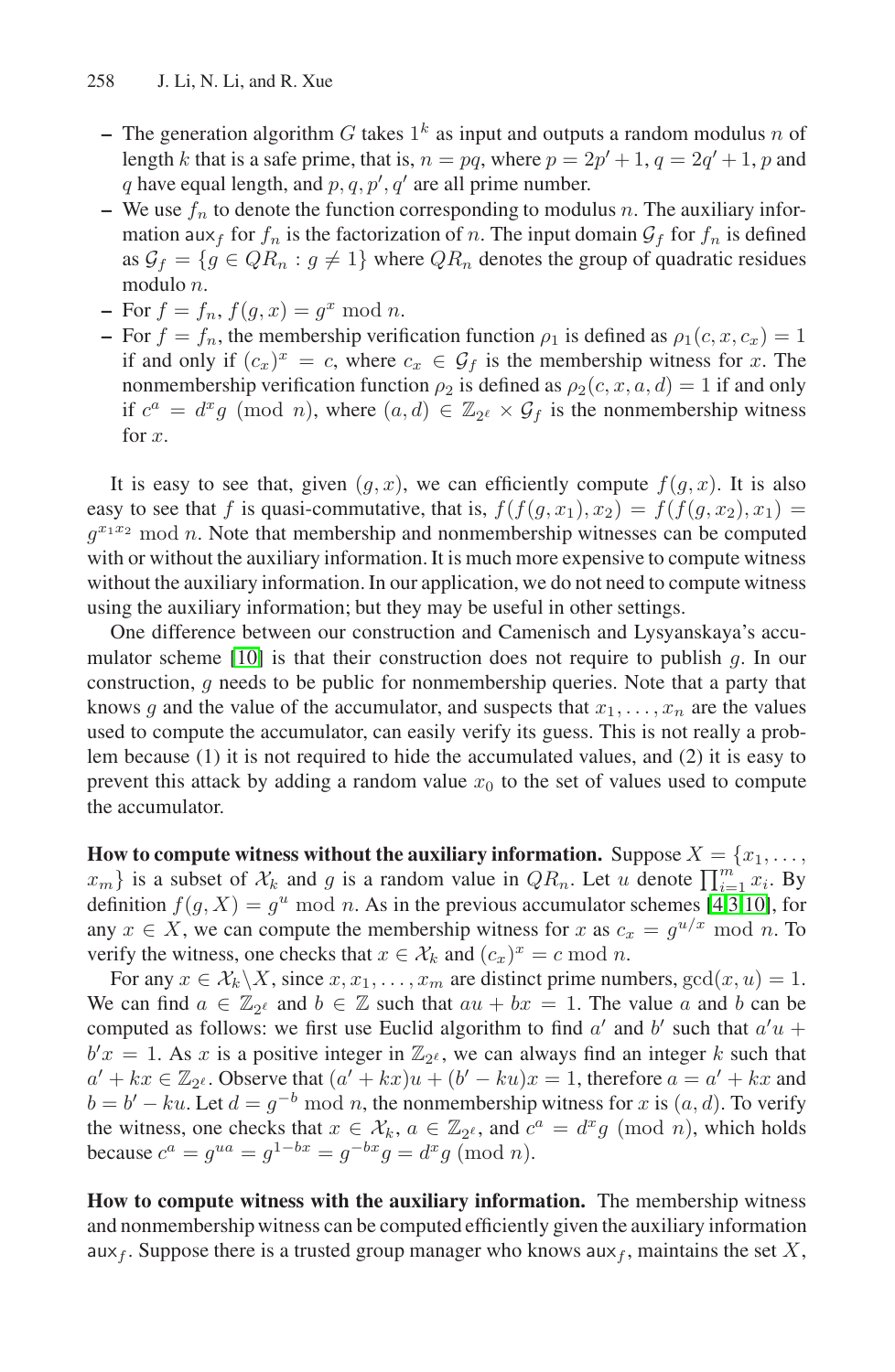and has already computed the accumulator  $c = f(q, X)$ , the group manager can compute (non)membership witness for any  $x \in \mathcal{X}_k$  with *one* short modular exponentiation.

For  $x \in X$ , the group manager first checks whether  $x \in X$ , then computes  $a =$  $x^{-1}$  mod  $\phi(n)$ , and finally computes  $c_x = c^a$  mod n. The membership witness for x is  $c_x$ . It is easy to verify the correctness of the witness as  $(c_x)^x = (c^a)^x = c^a$  $c^{x^{-1} \cdot x \mod \phi(n)} = c \pmod{n}.$ 

For  $x \in \mathcal{X}_k \backslash X$ , let  $u' = u \mod \phi(n)$ , the group manager first checks whether  $gcd(x, u') = 1.$ 

- **–** If  $gcd(x, u') = 1$ , the group manager finds a and b such that  $au' + bx = 1$ , and sets the nonmembership witness for x as  $(a, g^{-b} \mod n)$ . The nonmembership witness is correct because  $c^a = (g^u)^a = (g^{u'})^a = g^{u'a'} = g^{1-bx} = g^{-bx}g =$  $d^xq \pmod{n}$ .
- **–** If  $gcd(x, u') \neq 1$ , the group manager finds a and b such that  $au + bx = 1$ , then computes  $b' = b \mod \phi(n)$ , and sets the nonmembership witness for x as  $(a, g^{-b'} \mod n)$ . The nonmembership witness is correct because  $c^a = g^{ua} =$  $g^{1-bx} = (g^{-b})^x g = (g^{-b'})^x g = d^x g \pmod{n}.$

Observe that, the second case is slightly more expensive than the first case. The reason is that, in the second case, the group manager needs to find  $a$  and  $b$  such that  $au + bx = 1$  where u could potentially be large, i.e., size linear to m. Yet, in either case, the exponent in the modular exponentiation computed by the group manager is smaller than  $\phi(n)$ . Thus the nonmembership witness can be calculated efficiently. Also observe that, the number of  $x \in \mathcal{X}_k$  such that  $gcd(x, u') \neq 1$  is less than k, as x must be a prime.

Note that computing witness using auxiliary information may not apply to all scenarios. In some applications, it is not allowed to reveal the auxiliary information to the party who computes the accumulator, since the auxiliary data enables her to prove arbitrary statements. In the case when the party who computes the accumulator is trusted, it is acceptable to give her the auxiliary information.

**Theorem 1.** *Under the strong RSA assumption, the above construction is a secure universal accumulator.*

*Proof.* We assume all the arithmetic operations in this proof are modulo n unless specified otherwise. The strong RSA assumption says that given a RSA modulus  $n$  and a random value  $g \leftarrow_R QR_n$ , it is computationally infeasible to find x and y such that  $x > 1$  and  $y^x = g$ .

Suppose there exists a polynomial time adversary A, which on input n and  $g \in QR_n$ , outputs  $c_x \in \mathcal{G}_f$ ,  $d \in \mathcal{G}_f$ ,  $x \in \mathcal{X}_\ell$ ,  $a \in \mathbb{Z}_{2^\ell}$ , and  $X = \{x_1, \ldots, x_m\} \subset \mathcal{X}_\ell$ , such that  $c = g^{x_1 \cdots x_m}$ ,  $(c_x)^x = c$ , and  $c^a = d^x g$ . We can construct an algorithm B to break the strong RSA assumption by invoking A.

Let u to denote  $\prod_{i=1}^m x_i$ . We consider two cases. In the first case, assume  $x \in X$ , the adversary can compute u, a, d, and x, such that  $c = g^u$  and  $c^a = d^x g$ . That is, the adversary computes u, a, d, and x such that  $g^{au-1} = d^x$ . Because  $x \in X$ ,  $x \mid u$ , and  $gcd(au - 1, x) = 1$ . By lemma 1, we can efficiently find y such that  $y^x = g$ .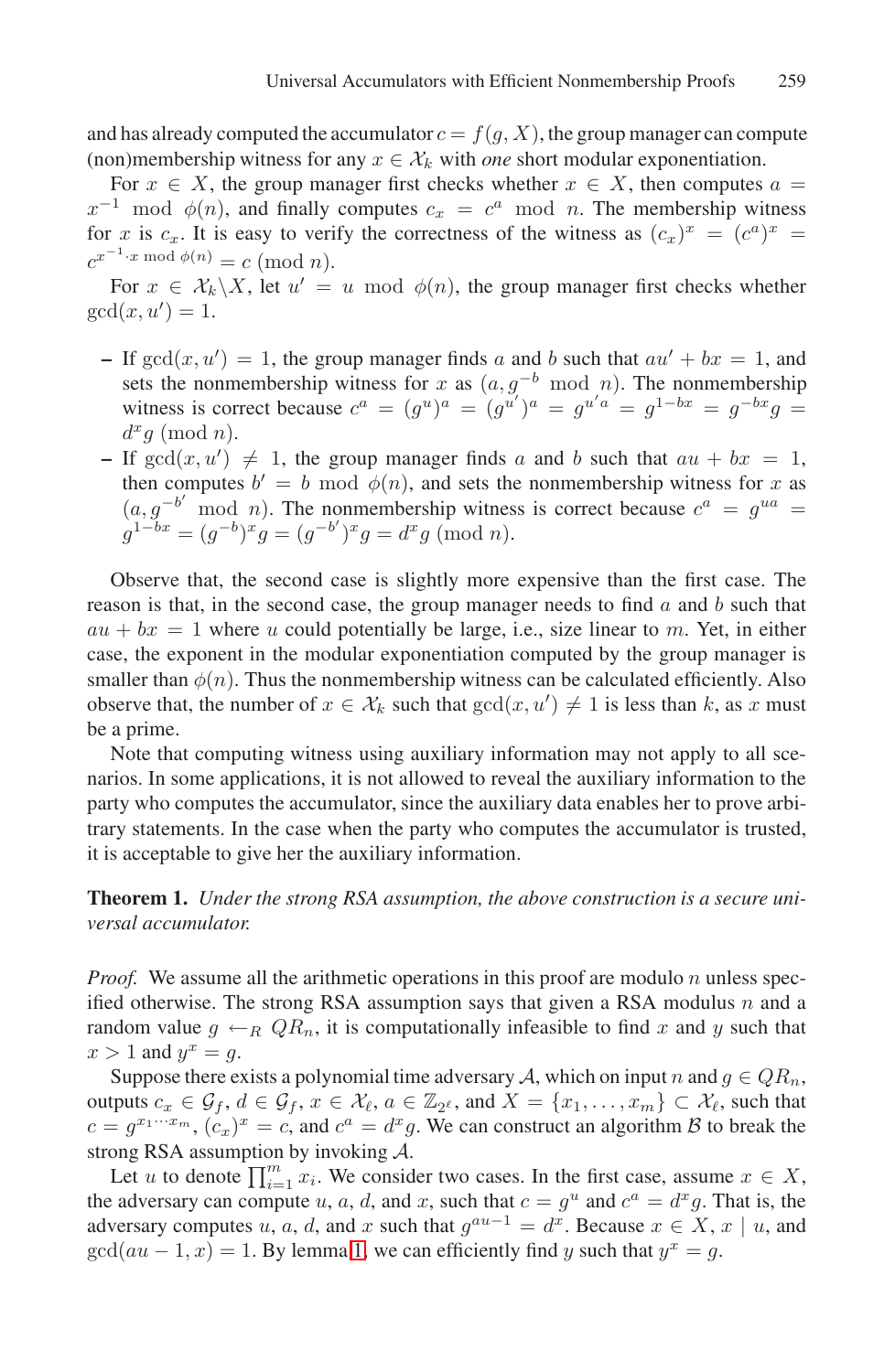In the second case, assume  $x \notin X$ , the adversary can compute u,  $c_x$ , and x, such that  $c = g^u$  and  $(c_x)^x = c$ . In other words, the adversary can find u,  $c_x$ , and x such that  $g^u = (c_x)^x$ . As  $x_1, \ldots, x_m$  are all prime, and  $x \notin X$ , clearly  $gcd(x, u) = 1$ . By lemma 1, we can efficiently find y such that  $y^x = g$ .

We now construct an efficient algorithm  $\beta$  that breaks the strong RSA assumption as follows. Given a RSA modulus n and  $g \leftarrow_R QR_n$ , B invokes A with input n and g, and obtains outputs  $c_x, d, x, a, X$  from A. By the preceding arguments, B can efficiently compute y from  $c_x, d, x, a, X$  such that  $y^x = d$ , which contradicts to the strong RSA  $\Box$  assumption.  $\Box$ 

**Corollary 1.** *In the above construction, for any*  $f \in \mathcal{F}_k$  *and any given set*  $X \subset \mathcal{X}_f$ *, it is computationally infeasible to find*  $x \in X$  *with a valid nonmembership witness.* 

*Proof.* This follows directly from Theorem 1. □

Note that, in our security definition of the universal accumulator, we limit the adversary to choose x only from  $\mathcal{X}_k$ . It is acceptable because when a user proves membership or nonmembership to a verifier, the verifier can first check whether  $x \in \mathcal{X}_k$ , if not, the verifier can reject the proof. If a user can prove that a value  $x$  was not accumulated in an accumulator in an anonymous fashion (see Section 5), Corollary 1 guarantees that  $x$ is not a member of the accumulated set  $X$ .

## **4 Dynamic Universal Accumulators**

Camenisch and Lysyanskaya [10] proposed the concept of dynamic accumulators in which one can dynamically add and delete elements. In this section, we first give the definition of dynamic universal accumulators, then present a dynamic universal accumulator based on our construction in the previous subsection.

### **4.1 Definition of Dynamic Universal Accumulators**

**Definition 2.** A universal accumulator is *dynamic* if it has the following properties:

- **–** *Efficient Update of Accumulator* There exists an efficient algorithm D such that, suppose  $c = f(g, X)$ , if  $\hat{x} \notin X$ , then  $D(c, \hat{x}) = \hat{c}$  such that  $\hat{c} = f(g, X \cup {\hat{x}})$ ; if  $\hat{x} \in X$ , then  $D(\text{aux}_f, c, \hat{x}) = \hat{c}$  such that  $\hat{c} = f(g, X \setminus {\{\hat{x}\}})$ .
- **−** *Efficient Update of Membership Witness* Let *c* and  $\hat{c}$  be the original and updated accumulators respectively and  $\hat{x}$  be the new updated element. There exists an efficient algorithm  $W_1$  such that, if  $x \neq \hat{x}$ ,  $x \in X$ , and  $\rho_1(c, x, w) = 1$ , then  $W_1(w, c, \hat{c}, x, \hat{x}) = \hat{w}$  such that  $\rho_1(\hat{c}, x, \hat{w})=1$ .
- **–** *Efficient Update of Nonmembership Witness* Let c and cˆ be the original and updated accumulators respectively and  $\hat{x}$  be the new updated element. There exists an efficient algorithm  $W_2$  such that, if  $x \neq \hat{x}$ ,  $x \notin X$ , and  $\rho_2(c, x, w) = 1$ , then  $W_2(w, c, \hat{c}, x, \hat{x}) = \hat{w}$  such that  $\rho_2(\hat{c}, x, \hat{w})=1$ .

Of course, it is easy to perform updates using computations that are linear in the size of the accumulated set  $X$ , i.e., compute the witnesses from the scratch. In the above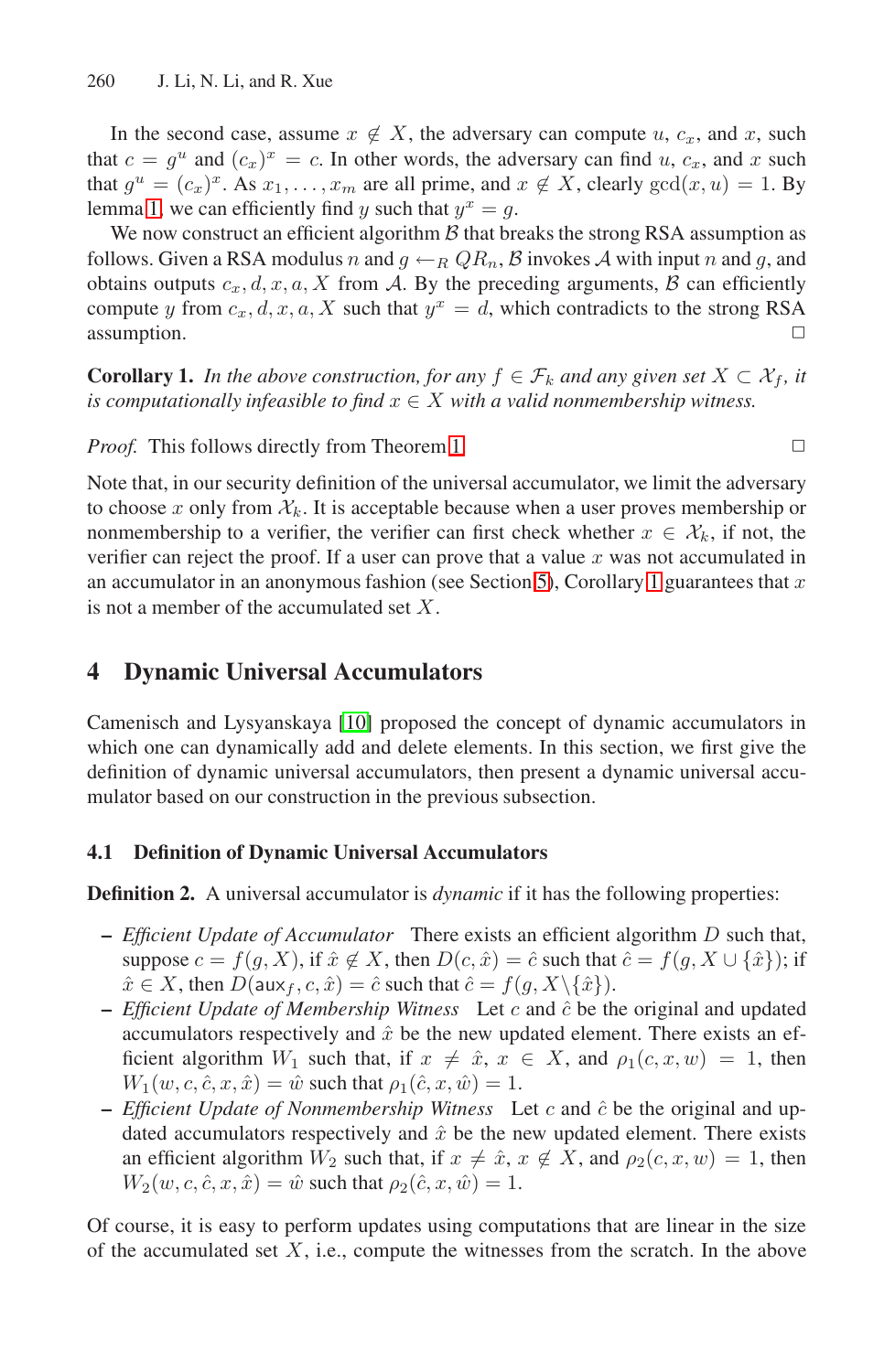definition, the term "efficient" means that the time complexity of each update operation is independent of the size of  $X$ . Note that, update of a membership witness or a nonmembership witness is achieved without the auxiliary information. That is, given the original and new accumulators, one can update its witness locally. This is a very useful feature: Suppose the group manager updates the set  $X$ , computes the new accumulator, and broadcasts its value to all users. Each user can update her witness *locally* without any help from the group manager.

In terms of security requirement, loosely speaking, a dynamic universal accumulator is secure against an adaptive adversary if the adversary cannot win the following game. Suppose a group manager sets up the function  $f$  and the value  $g$  and hides the auxiliary information aux $_f$ . The adversary adaptively modifies the set X. Whenever a value x is inserted into or deleted from  $X$ , the manager calls algorithm  $D$  and publishes the updated accumulator. In the end, the adversary outputs  $\hat{x} \notin X$  and a valid membership witness for  $\hat{x}$  or outputs  $\hat{x} \in X$  and a valid nonmembership witness for  $\hat{x}$ . The formal security definition of dynamic universal accumulator is stated as follows.

**Definition 3.** Let  $\{\mathcal{F}_k\}$  be the family of universal accumulator functions defined in Definition 1. Let M be an interactive Turing machine that receives input  $(f, aux_f, g)$ , where  $f \in \mathcal{F}_k$ , aux<sub>f</sub> is the auxiliary information about f, and  $g \in \mathcal{G}_f$ . M maintains a list of values X which is initially empty. The initial accumulator  $c$  is set to be  $g$ . M responds to two types of messages: for message (add, x), it makes sure that  $x \in \mathcal{X}_k$ , adds x to the set X, modifies c by running  $D$ , and then sends back the updated  $c$ ; for message (delete, x), it checks that  $x \in X$ , deletes it from the set X, updates c by running  $D$ , and sends back the updated  $c$ . In the end,  $M$  outputs the current values for X and c. A dynamic universal accumulator scheme is *secure* if, for all probabilistic polynomial-time adversary  $A_k$ ,

$$
\Pr\left[\begin{matrix} f \leftarrow G(1^k); g \leftarrow_R \mathcal{G}_f; \\ (x, w_1, w_2, X) \leftarrow A_k(f, \mathcal{G}_f, g) \leftrightarrow M(f, \text{aux}_f, g) \to (X, c): \\ x \in \mathcal{X}_k; X \subset \mathcal{X}_k; c = f(g, X); \rho_1(c, x, w_1) = 1; \rho_2(c, x, w_2) = 1 \end{matrix}\right] = \text{neg}(k)
$$

We now show that if a secure universal accumulator is dynamic under Definition 2, then this dynamic universal accumulator is secure against adaptive adversaries.

*Remark 1.* A dynamic universal accumulator is secure against an adaptive adversary if the underlying universal accumulator is secure.

The above remark is straight-forward using reduction argument. We can show that if an adversary  $A$  breaks the security property in Definition 3, we could build another adversary  $B$  to break the security property of a universal accumulator in Definition 1 by invoking A. On input  $(f, \mathcal{G}_f, g)$ , B passes these values to A. Because A needs to interacts with the manager  $M$  for updating elements, we let  $B$  act as the manager: if A sends an (add, x) query, B simply inserts x into X and computes  $c = f(g, X)$ ; if A sends a (delete, x) query, B removes x from X and computes  $c = f(g, X)$ . In the end, if A outputs an element  $x \in \mathcal{X}_k$  with a valid membership witness  $w_1$  and a valid nonmembership witness  $w_2$ ,  $\beta$  outputs  $(x, X, w_1, w_2)$ . Clearly,  $\beta$  breaks the security property in Definition 1.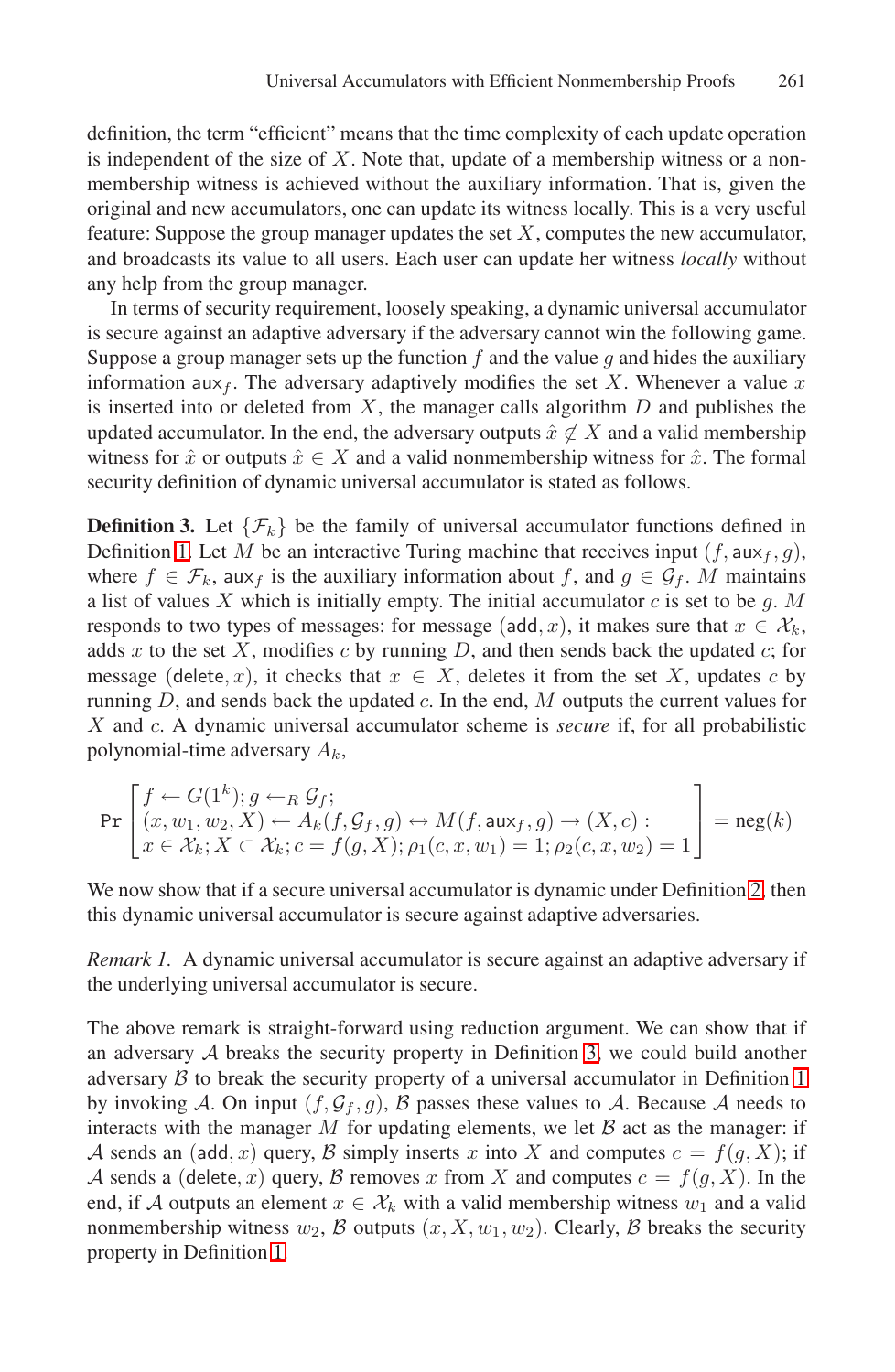#### **4.2 Our Construction**

**Construction 2 (Dynamic Universal Accumulators).** Our construction is built on Construction 1 with the following additional functionalities:

- $\sim$  *Update of Accumulator:* Adding a value  $\hat{x}$  to the accumulator c can be computed as  $\hat{c} = c^{\hat{x}}$  mod *n*. Deleting a value  $\hat{x}$  from the accumulator is computed as  $\hat{c} =$  $D(\phi(n), c, \hat{x}) = c^{\hat{x}^{-1} \bmod{\phi(n)}} \mod n$ , where  $\phi(n)$  is the auxiliary information.
- **–** *Update of Membership Witness:* Let w be the original membership witness of x. Let c and  $\hat{c}$  be the original and new accumulators, respectively. This construction is the same as the one in [10].
	- 1. *Addition*. Suppose  $\hat{x}$  has been added, the new membership witness can be computed as  $\hat{w} = f(w, \hat{x}) = w^{\hat{x}} \mod n$ . It is easy to verify that  $\rho_1(\hat{c}, x, \hat{w}) = 1$ .
	- 2. *Deletion*. Suppose  $\hat{x} \neq x$  has been deleted, the new membership witness  $\hat{w}$  can be computed as follows. Algorithm  $W_1$  chooses two integer  $a$  and  $b$  such that  $ax + b\hat{x} = 1$  and then  $\hat{w} = w^b \hat{c}^a \mod n$ . We can verify that:

$$
\hat{w}^x = (w^b \hat{c}^a)^x = ((w^b \hat{c}^a)^{x \hat{x}})^{1/\hat{x}} = (c^{b \hat{x}} c^{ax})^{1/\hat{x}} = \hat{c} \pmod{n}
$$

- **–** *Update of Nonmembership Witness:* Let (a, d) be the original nonmembership witness of  $x$ .
	- 1. *Addition*. Suppose  $\hat{x} \neq x$  has been added, given  $c, \hat{c}, x, \hat{x}$  such that  $\hat{c} = c^{\hat{x}}$ mod *n*, the new nonmembership witness  $(\hat{a}, \hat{d})$  can be computed as follows. Algorithm  $W_2$  first finds two integers  $\hat{a}_0$  and  $r_0$  such that  $\hat{a}_0\hat{x} + r_0x = 1$ . It is easy to find such  $\hat{a}_0$  and  $r_0$  because  $\hat{x}$  and x are distinct primes. Multiplying by a to both side of the above equation, we have  $\hat{a}_0 a x + r_0 a x = a$ .  $W_2$  then computes  $\hat{a} = \hat{a}_0 a \mod x$ , and find  $r \in \mathbb{Z}$  such that  $\hat{a}\hat{x} = a + rx$ . Note that  $\hat{a} \in \mathbb{Z}$  $\mathbb{Z}_{2^{\ell}}$ . In the end,  $W_2$  computes  $\hat{d} = dc^r \bmod n$ . We can verify  $\rho_2(\hat{c}, x, \hat{a}, \hat{d}) = 1$ , or,  $\hat{c}^{\hat{a}} = \hat{d}^x q$  holds:

$$
\hat{c}^{\hat{a}} = c^{\hat{a}\hat{x}} = c^{a+rx} = c^{rx}c^a = c^{rx}d^xg = (dc^r)^xg = \hat{d}^xg \pmod{n}
$$

2. *Deletion*. Suppose  $\hat{x}$  has been deleted, given  $c, \hat{c}, x, \hat{x}$  such that  $c = \hat{c}^{\hat{x}}$  mod n, the new nonmembership witness  $(\hat{a}, \hat{d})$  can be computed as follows. Algorithm W<sub>2</sub> chooses an integer r such that  $a\hat{x} - rx \in \mathbb{Z}_{2^{\ell}}$  (there always exists such r because  $x \in \mathbb{Z}_{2^{\ell}}^*$ , then let  $\hat{a} = a\hat{x} - rx$  and  $\hat{d} = d\hat{c}^{-r} \mod n$ . We can verify  $\rho_2(\hat{c}, x, \hat{a}, \hat{d}) = 1$ , or, in other words,  $\hat{c}^{\hat{a}} = \hat{d}^x g$  holds:

$$
\hat{c}^{\hat{a}} = \hat{c}^{a\hat{x}-rx} = c^a \hat{c}^{-rx} = d^x g \hat{c}^{-rx} = (d(\hat{c})^{-r})^x g = \hat{d}^x g \pmod{n}
$$

Note that we can add or delete several values together simply by letting  $\hat{x}$  be the product of the added or deleted values. This is also true for updating (non)membership witness.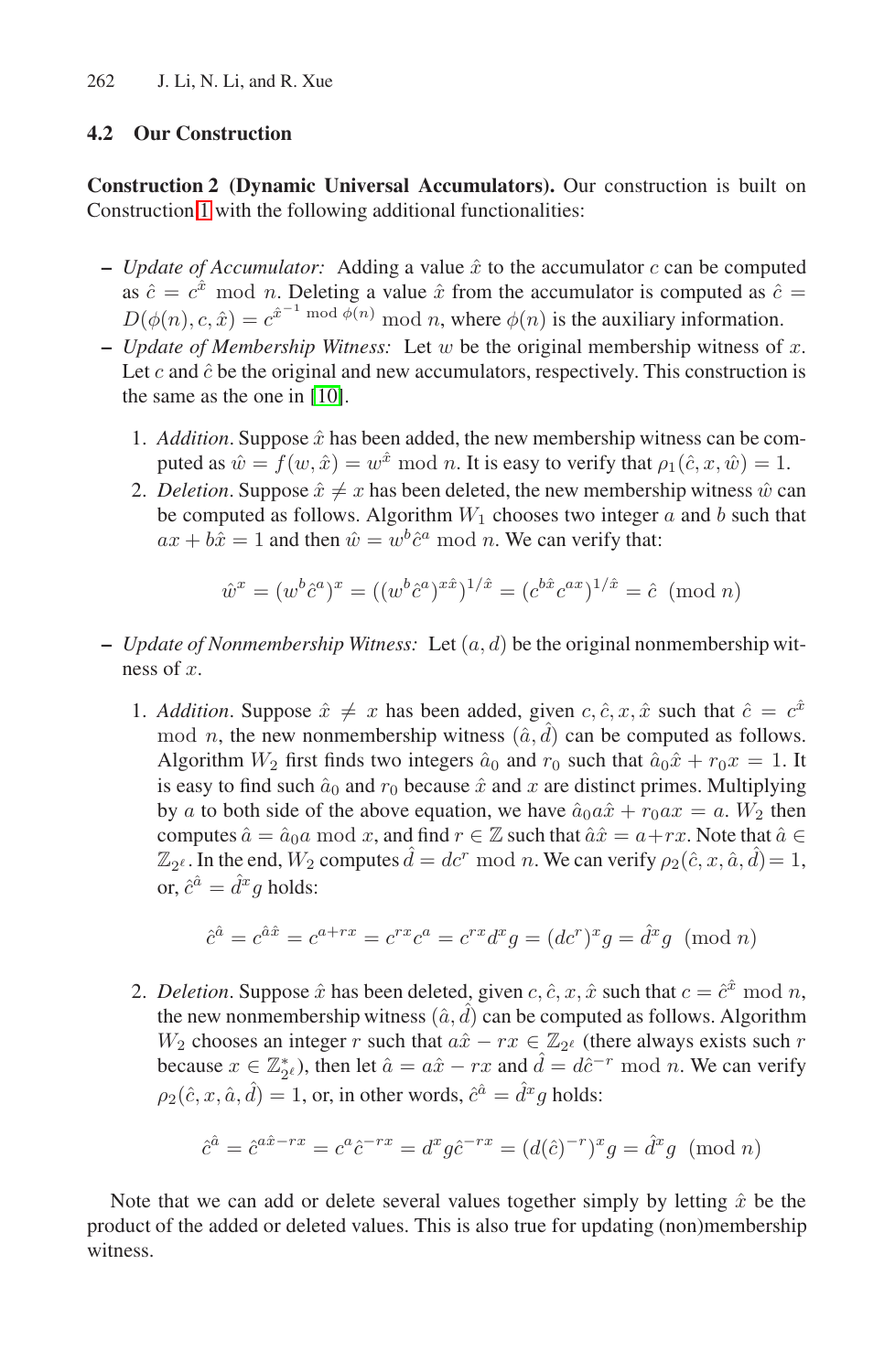#### **5 Efficient Proof That a Committed Value Was Not Accumulated**

We now present a useful building block for certificate revocation in an anonymous setting – a protocol that proves a committed value was not accumulated in the accumulator. Suppose that a group manager compiles a list of revoked users and publishes the accumulator for the set of revoked serial numbers<sup>2</sup>. If a regular user wants to prove that she is not in the revocation list, she simply shows her serial number and the corresponding nonmembership witness. However, such approach reveals the user's serial number (thus the identity as well). The building block presented in this section enables such nonmembership proof in an anonymous fashion, i.e., without revealing the serial number. The idea here is that the user first commits her serial number in her certificate, then proves that the committed serial number was not accumulated in the revocation list. We shall describe in details how this building block is used for certificate and membership revocation in the anonymous setting in the next section.

The commitment scheme that we use in this section is developed by Fujisaki and Okamoto [18] and improved by Damgård and Fujisaki [17]. The parameters of the this commitment scheme are  $(n_1, q_1, h_1)$ , where  $n_1$  is a special RSA modulus of length  $k_1$ ,  $h_1$  is a random value in  $QR_{n_1}$ , and  $g_1$  is a random value in the group generated by  $h_1$ . To commit a value x, the committer chooses a random  $r \leftarrow_R \mathbb{Z}_{n_1}$  and computes the commitment commit $(x, r) = g_1^x h_1^r \bmod n_1$ . The Fujisaki and Okamoto's commitment scheme is statistically hiding and computationally binding if factoring is hard. Note that the protocol described next could also work for other commitment schemes, such as the Pedersen commitment [22], with only minor modifications.

For our protocol, we require an element h in  $QR_n$  such that  $\log_a h$  is unknown to the prover, where  $q$  and  $n$  are the parameters of the universal accumulators described in the previous sections. To prove that given a commitment  $c_1$  and an accumulator  $c$ , the value committed in  $c_1$  has not been accumulated in  $c$ , we build the following zeroknowledge proof protocol. The common inputs to the protocol are  $c_1$ ,  $n_1$ ,  $g_1$ ,  $h_1$ ,  $c$ ,  $n$ ,  $g$ , and h. The prover has additional inputs:  $x, r, a, d$  such that  $c_1 = g_1^x h_1^r \mod n_1$  and  $c^a = d^x q$  mod n, where the first equation shows that x is the committed value of  $c_1$ and the second equation shows that  $x$  was not accumulated in  $c$ .

# **Protocol 1.** PK $\{(x, r, a, d) : c_1 = g_1^x h_1^r \land c^a = d^x g \land x \in \mathbb{Z}_{2^{\ell}} \land a \in \mathbb{Z}_{2^{\ell}}\}$

1. The prover chooses, uniformly at random, values w,  $r_x$ ,  $r_a$ ,  $r_w$ ,  $r_z$ , and  $r_e$  of length k. The prover computes the following values (modulo n):  $c_x = g^x h^{r_x}$ ,  $c_a = g^a h^{r_a}, c_d = dg^w, c_w = g^w h^{r_w}, z = xw, c_z = g^z h^{r_z},$  and  $c_e = (c_d)^x h^{r_e}.$ The prover sends  $(c_x, c_a, c_d, c_w, c_z, c_e)$  to the verifier and carry out the following zero-knowledge proofs of knowledge.

Note that  $c_e = (c_d)^x h^{r_e} = (dg^w)^x h^{r_e} = d^x g^{xw} h^{r_e} = g^{-1} c^a g^z h^{r_e}$ .

2. The prover proves to the verifier that the value committed in  $c_1$  in bases  $(q_1, h_1)$  is the same as the value committed in  $c_x$  in bases  $(q, h)$ :

$$
\texttt{PK}\{(\varepsilon,\rho,\rho_x):c_1=g_1^{\varepsilon}h_1^{\rho}\bmod n_1~\wedge~c_x=g^{\varepsilon}h^{\rho_x}\bmod n\}
$$

 $2$  We assume that each group member in the system has a unique prime serial number.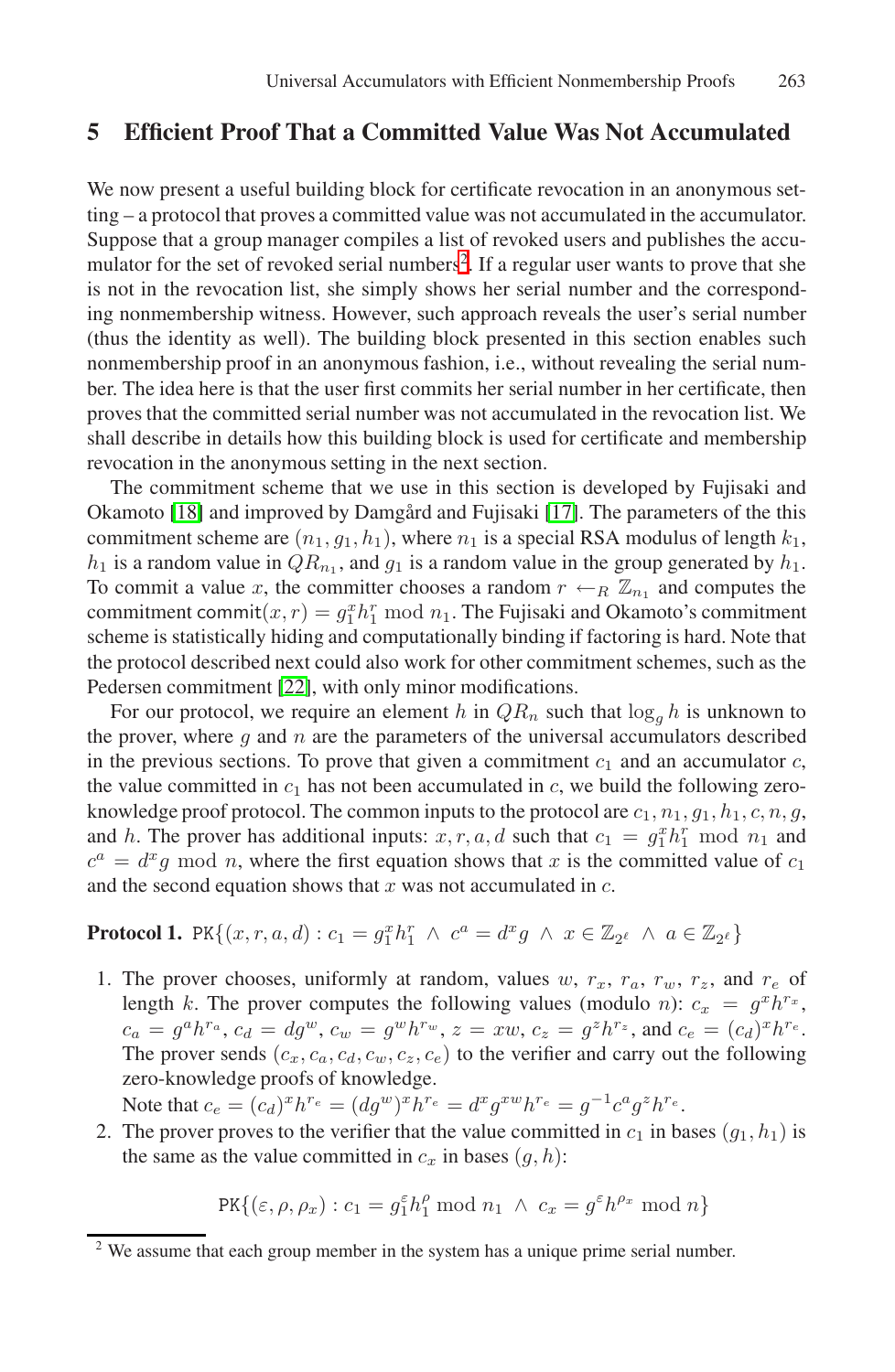3. The prover proves to the verifier that the value committed in  $c_e$  in bases  $(c_d, h)$  is the same as the value committed in  $c<sub>x</sub>$ :

$$
PK\{(\varepsilon,\rho_e,\rho_x):c_e=(c_d)^{\varepsilon}h^{\rho_e}\ \wedge\ c_x=g^{\varepsilon}h^{\rho_x}\}
$$

4. The prover proves to the verifier that  $c_{e}g$  is also a commitment in bases  $((c, g), h)$ , and the values committed in  $c_{e}g$  are the same as the values committed in  $c_{a}, c_{z}$ , and the power of h in  $c_{e}g$  is the same as in  $c_{e}$  in bases  $(c_{d}, h)$ :

$$
\begin{aligned} \mathrm{PK}\{ (\sigma,\tau,\varepsilon,\rho_a,\rho_z,\rho_e): \\ c_e g = c^\sigma g^\tau h^{\rho_e} \ \wedge \ c_a = g^\sigma h^{\rho_a} \ \wedge \ c_z = g^\tau h^{\rho_z} \ \wedge \ c_e = (c_d)^\varepsilon h^{\rho_e} \} \end{aligned}
$$

5. The prover proves to the verifier that  $c<sub>z</sub>$  is a commitment to the product of values committed in  $c_x$  and  $c_w$ :

$$
PK\{(\sigma,\tau,\varepsilon,\rho_z,\rho_w,\rho_x,\rho):
$$
  

$$
c_z = g^{\tau}h^{\rho_z} \ \wedge \ c_w = g^{\sigma}h^{\rho_w} \ \wedge \ c_x = g^{\varepsilon}h^{\rho_x} \ \wedge \ c_z = (c_w)^{\varepsilon}h^{\rho}\}
$$

6. The prover proves to the verifier that  $c_x$  is a commitment to an integer of length  $\ell$ , and that  $c_a$  is a commitment to an integer of length  $\ell$ :

$$
PK\{(\varepsilon,\sigma,\rho_x,\rho_a):c_x=g^\varepsilon h^{\rho_x} \;\wedge\; c_a=g^\sigma h^{\rho_a} \;\wedge\; \varepsilon\in\mathbb{Z}_{2^\ell} \;\wedge\; \sigma\in\mathbb{Z}_{2^\ell}\}
$$

Note that the preceding protocol is similar to the one proposed by Camenisch and Lysyanskaya [11]. The zero-knowledge proof protocol in [11] is used to prove knowledge of a signature, whereas our protocol is to prove knowledge of a nonmembership witness. The details of the zero-knowledge proof protocols in each step are omitted, as these zero-knowledge proof protocols are standard in the literature, e.g., a protocol for proving knowledge of equality of representation modulo two composite modulus in step 2 , 3, and 4 can be found in [13], a protocol for zero-knowledge proof that a committed value is the product of two other committed values in step 5 can be found in [12,17], a protocol for proving that a committed value lies in a given range in step 6 can be found in [6].

**Theorem 2.** *The preceding protocol is a zero-knowledge proof of knowledge of the values*  $(x, r, a, d)$  *such that*  $c_1 = g_1^x h_1^r \mod n_1$  *and*  $(a, d)$  *is a valid nonmembership witness of* x *for accumulator* c*.*

*Proof.* The completeness property of Protocol 1 is obvious. The zero-knowledge property of Protocol 1 is also clear. The simulator first computes the commitments  $c_x$ ,  $c_a$ ,  $c_d$ ,  $c_w$ ,  $c_z$ , and  $c_e$  at random. Then the simulator invokes the simulator for the zeroknowledge proofs of knowledge of each step. Because the commitments reveal nothing statistically and the proofs of knowledge protocols at each step are zero-knowledge, the preceding protocol is zero-knowledge.

We now show that there exists a knowledge extractor that outputs a valid committed value  $x$  and a valid nonmembership witness for  $x$ . Our extractor will invoke the extractor for the zero-knowledge proof protocols at each step as a building block. If our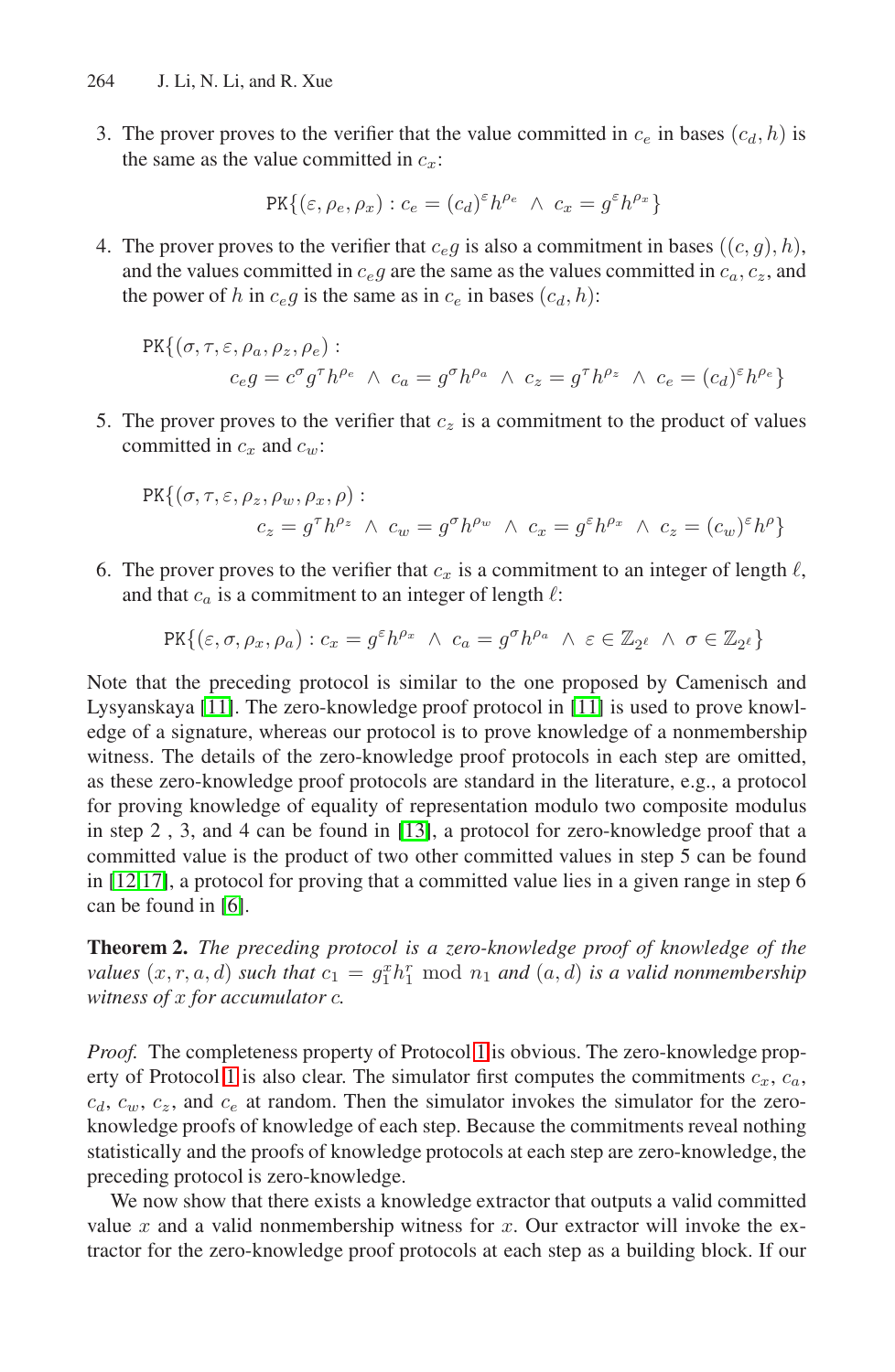extractor fails, then we are able to set up a reduction to break the strong RSA assumption. Suppose the extractor succeeds and computes  $(x, a, w, z, r, r_x, r_a, r_w, r_z, r_e)$  such that

$$
c_1 = g_1^x h_1^r \tag{1}
$$

$$
c_x = g^x h^{r_x} \tag{2}
$$

$$
c_e = (c_d)^x h^{r_e} \tag{3}
$$

$$
c_a = g^a h^{r_a} \tag{4}
$$

$$
c_z = g^z h^{r_z} \tag{5}
$$

$$
c_e g = c^a g^z h^{r_e} \tag{6}
$$

$$
c_z = g^{xw} h^{r_z} \tag{7}
$$

where the equations  $(1)$  and  $(2)$  come from the extractor in step 2 of the protocol, the equations (2) and (3) come from the extractor in step 3 of the protocol, the equation (4), (5), and (6) come from the extractor in step 4 of the protocol, the equation (5) and (7) come from the extractor in step 5 of the protocol. From equations (5) and (7), we get  $z = xw$ . Equations (3) and (6) imply that  $(c_d)^x g = c^a g^z$ . Let  $d = c_d/g^w$ , we have  $d^x = (c_d/g^w)^x = c_d^x/g^z = c^a g^{-1}$ , or equivalently,  $c^a = d^x g$ . Since we also know that x and a are of length  $\ell$ , we can output  $(x, r, a, d)$  such that  $c_1$  is a commitment of x, and  $(a, d)$  is a valid nonmembership witness for x.  $\Box$ 

### **6 Application to Certificate and Membership Revocation**

In this section, we show that the dynamic universal accumulator we constructed can be used for efficient membership revocation for group signatures, anonymous credentials, and direct anonymous attestation schemes; right after a brief review of these schemes.

#### **6.1 Review of Group Signatures, Anonymous Credentials, and Direct Anonymous Attestation**

Group signatures, first introduced by Chaum and van Heyst [15], provide anonymity for signers. In a group signature scheme, each group member can sign messages such that the resulting signatures do not reveal the identity of the signer. A number of group signature schemes have been proposed, e.g., [1,2,5,14]. Formally speaking, a groupsignature scheme with membership revocation is a digital signature scheme comprised of the following procedures:

- **–** *Setup:* On input a security parameter, this probabilistic algorithm outputs the initial group public key and the secret key for the group manager.
- **–** *Join:* A protocol between the group manager and a user that results in the user becoming a new group member. The user's output is a membership certificate and a membership secret.
- **–** *Sign:* A probabilistic algorithm that on input a group public key, a membership certificate, a membership secret, and a message  $m$  outputs group signature of  $m$ .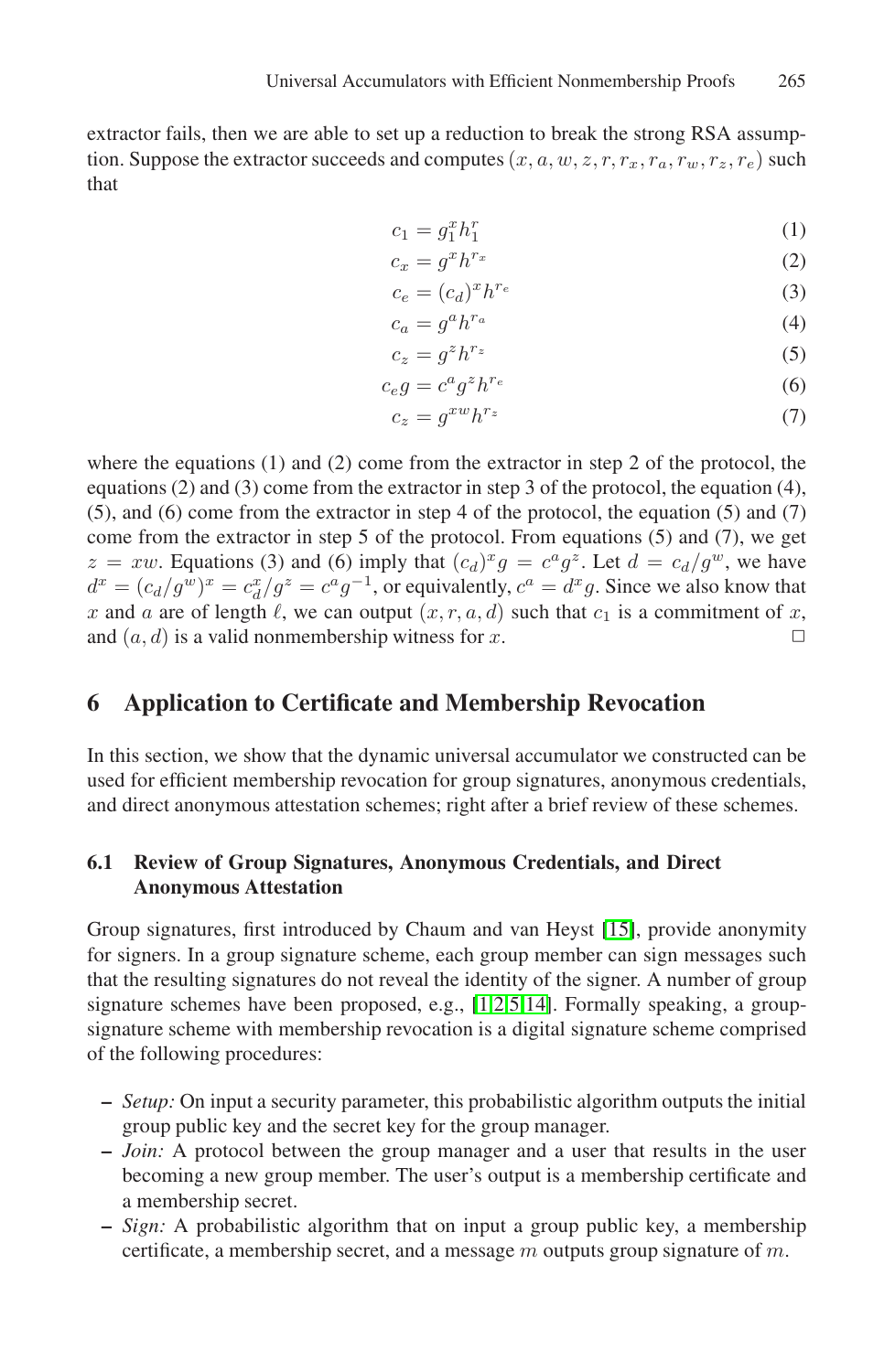- **–** *Verify:* An algorithm for establishing the validity of a group signature of a message with respect to a group public key.
- **–** *Open:* An algorithm that, given a message, a valid group signature on it, a group public key and a group managers secret key, determines the identity of the signer.
- **–** *Revocation:* An algorithm for the group manager to remove a member from the group. This algorithm results in an updated group's public key and some other information to be stored in a public server.
- **–** *Membership Update:* An algorithm for the users to update their membership certificates and membership secrets using the information available in the public server and the current group public key.

A secure group signature scheme must satisfy the *anonymity* and *unlinkability* property. The anonymity property says that, given a valid signature of some message, identifying the actual signer is computationally hard for everyone but the group manager. The unlinkability property means that deciding whether two different valid signatures were computed by the same group member is computationally hard.

In an anonymous credential system [21,9,11], a user can demonstrate to a verifier that she has a credential, but the verifier cannot infer anything about who the user is other than the fact that the user has the right credential. The Camenisch and Lysyanskaya [9,11] credential system has a similar construction to the group signature schemes. Essentially, their system enables a credential holder to prove to a verifier that the credential holder has a signature signed by the certificate authority.

Direct Anonymous Attestation (DAA) was first proposed by Brickell, Camenisch, and Chen [7]. DAA enables remote authentication of a Trust Platform Module (TPM), while preserving the privacy of the user of the platform that contains the module. The DAA scheme can be seen as a group signature without the feature that a signature can be opened. The DAA scheme presented in [7] is similar to the signature scheme proposed in [11].

#### **6.2 Incorporating Revocation into Group Signature Schemes**

In this subsection, we use the group signatures scheme developed by Ateniese et al. [1] as an example, and show that our universal accumulator scheme can be integrated into the group signatures scheme to enable efficient revocation.

- **–** *Setup*: In [1], the group manager chooses two ranges  $\Gamma$  and  $\Lambda$  and chooses  $n =$ pq where p and q are safe primes. The group manager also picks  $a, a_0, g, h \in$  $QR_n$ , and chooses a secret elements x and computes  $y = g^x \mod n$ . The group public key is  $(n, a, a_0, g, h, y)$  and the secret key is  $(p, q, x)$ . In addition, the group manager creates  $n'$  for the universal accumulators described in section 3, such that  $\Gamma \subseteq \mathcal{X}_k$ . The group manager also chooses a random  $g' \in QR_{n'}$  and publishes  $(n', g')$  as the public parameters of the universal accumulator.
- **–** *Join:* In [1], a user interacts with the group manager. In the end, the user obtains  $e_i \in \Gamma$ ,  $x_i \in \Lambda$ , and  $A_i$  such that  $a^{x_i} a_0 \equiv A_i^{e_i} \mod n$ . In addition, given the current revocation list  $\{e_1,\ldots,e_m\}$ , the group manager computes the nonmembership witness for  $e_i$ , and sends the witness to the user.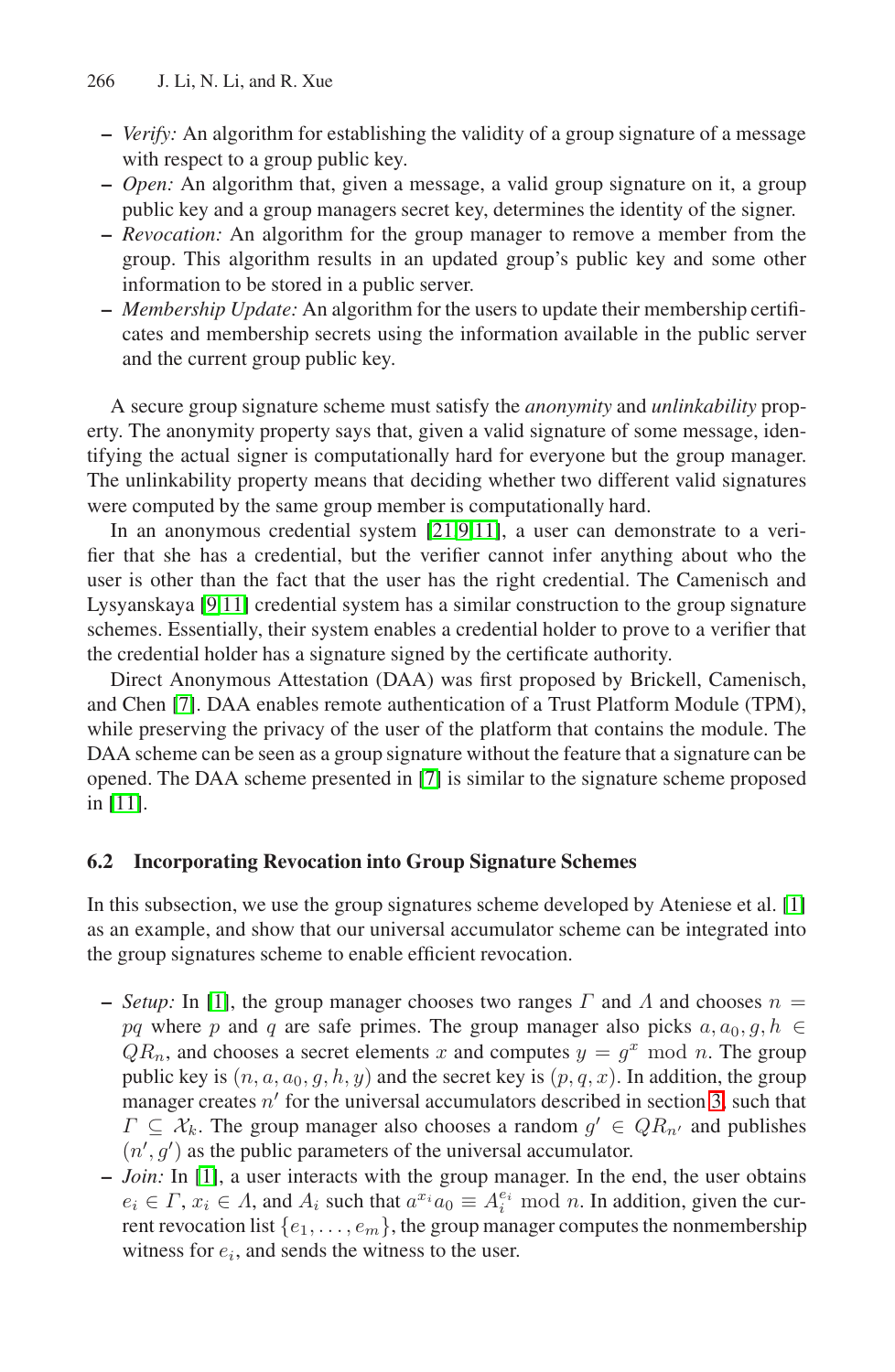- $\sim$  *Sign and Verify:* In [1], the prover with private key  $(A_i, e_i, x_i)$  proves to the verifier that she is a member of the group. More specifically, the prover uses zeroknowledge proof of knowledge to prove the knowledge of  $(A_i, e_i, x_i)$  such that  $a^{x_i} a_0 \equiv A_i^{e_i} \mod n$ . In addition, the prover proves to the verifier that  $e_i$  is not in the revocation list. This can be done using the zero-knowledge proof protocol in Section 5. That is, the prover can first commit  $e_i$  and then prove that (1) the value committed is the same as the value in her private key, and (2) the value committed has not been accumulated in  $\{e_1, \ldots, e_m\}.$
- **–** *Revocation:* To revoke a member with private key  $(A_i, e_i, x_i)$  from the group, the group manager inserts  $e_i$  into the revocation list. Let c be the current accumulator. The group member updates  $c = f(c, e_i) = c^{e_i} \text{ mod } n'$ .
- $-$  *Membership Update:* Let  $\hat{c}$  be the current accumulator and  $c$  be previous accumulator stored in the public server. Each group member updates her nonmembership witness accordingly using  $\hat{c}$  and  $c$  using the algorithms presented in Section 4.

Analogously, we could integrate our revocation scheme using universal accumulators with other group signature schemes [2,5,14], anonymous credentials schemes [9,11], compact e-cash scheme [8], and DAA scheme [7] with minor modifications. Observe that the group manager could generate both a valid membership witness and a valid nonmembership witness for a given group member. In our scheme, we assume that the group manager is trusted and it will not generate nonmembership witnesses for the members that are already in the revocation list.

# **7 Conclusion**

We proposed a new cryptographic scheme called universal accumulators which enables one to condense to a set of values using a short accumulator, to efficiently compute a witness of the membership of any value that has been accumulated, and to efficiently compute a witness of the nonmembership of any value that has not been accumulated. We gave a construction for universal accumulators and proved its security based on the strong RSA assumption. We then presented a construction for dynamic universal accumulators in which one can add (or delete) inputs into (or from) the accumulated set with constant cost. Dynamic universal accumulators can be used for efficient membership revocation in the anonymous setting. Universal accumulators may be of independent interest in other applications as well.

# **Acknowledgement**

Most of this work was done while Jiangtao Li and Rui Xue were at Purdue University. This work is supported by NSF IIS-0430274, NSF CCR-0325951, and sponsors of CERIAS. Rui Xue is also supported by the Fund of the China Scholarship Council and the NSFC Grant 60373048. We thank the anonymous reviewers for their helpful comments.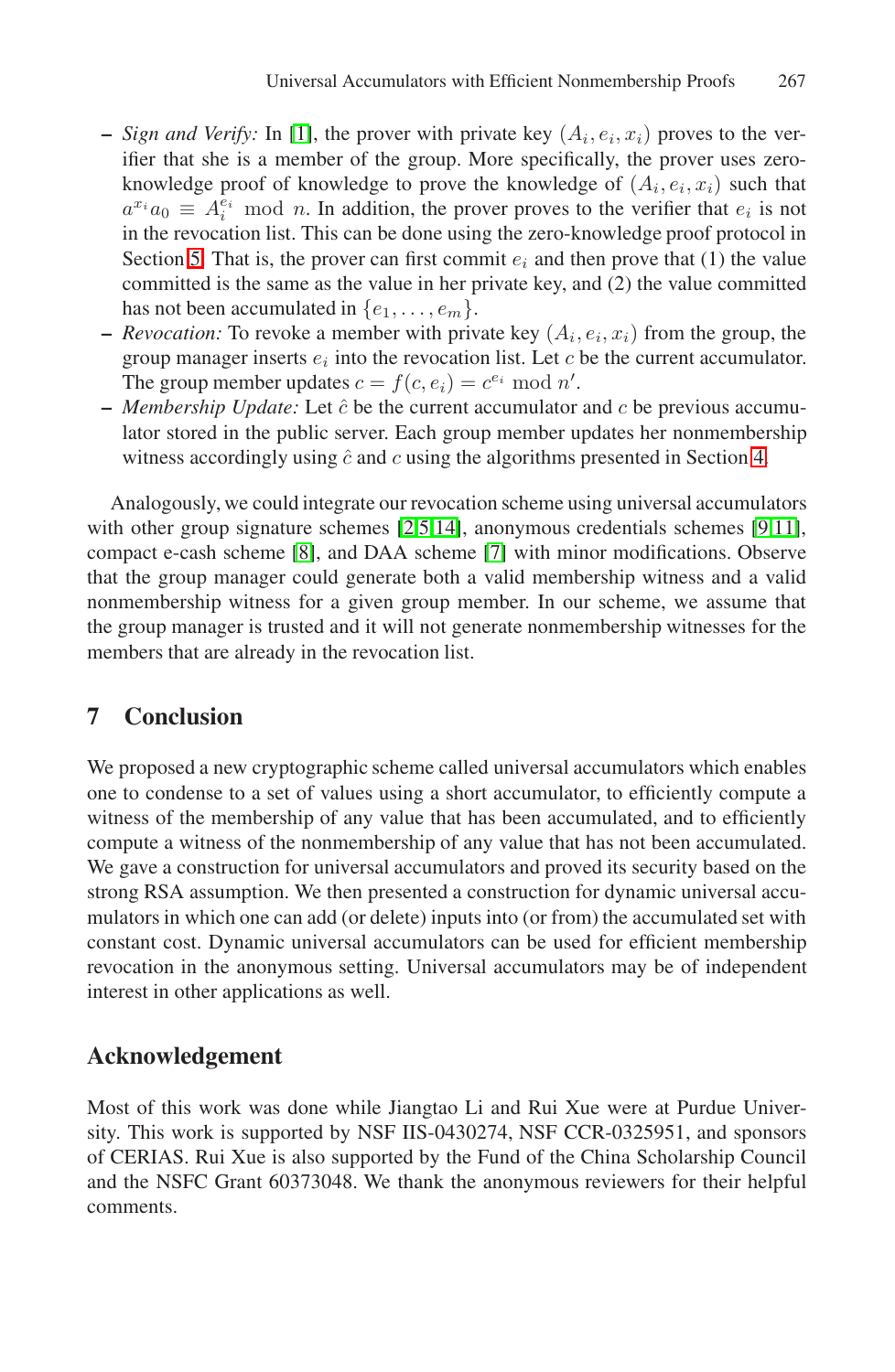## **References**

- 1. G. Ateniese, J. Camenisch, M. Joye, and G. Tsudik. A practical and provably secure coalition-resistant group signature scheme. In *Advances in Cryptology – CRYPTO '00*, pages 255–270, 2000.
- 2. G. Ateniese, D. Song, and G. Tsudik. Quasi-efficient revocation of group signatures. In *Proceedings of Financial Cryptography*, pages 183–197, 2001.
- 3. N. Bari´c and B. Pfitzmann. Collision-free accumulators and fail-stop signature schemes without trees. In *Advances in Cryptology – EUROCRYPT '97*, pages 480–494, 1997.
- 4. J. C. Benaloh and M. de Mare. One-way accumulators: A decentralized alternative to digital signatures. In *Advances in Cryptology – EUROCRYPT '93*, pages 274–285, 1994.
- 5. D. Boneh and H. Shacham. Group signatures with verifier-local revocation. In *Proceedings of the 11th ACM conference on Computer and Communications Security (CCS)*, pages 168–177, 2004.
- 6. F. Boudot. Efficient proofs that a committed number lies in an interval. In *Advances in Cryptology – EUROCRYPT '00*, pages 431–444, May 2000.
- 7. E. Brickell, J. Camenisch, and L. Chen. Direct anonymous attestation. In *Proceedings of the 11th ACM conference on Computer and Communications Security (CCS)*, pages 132–145, 2004.
- 8. J. Camenisch, S. Hohenberger, and A. Lysyanskaya. Compact e-cash. In *Advances in Cryptology – EUROCRYPT '05*, pages 302–321, 2005.
- 9. J. Camenisch and A. Lysyanskaya. An efficient system for non-transferable anonymous credentials with optional anonymity revocation. In *Advances in Cryptology – EUROCRYPT '01*, pages 93–118, 2001.
- 10. J. Camenisch and A. Lysyanskaya. Dynamic accumulators and application to efficient revocation of anonymous credentials. In *Advances in Cryptology – CRYPTO '02*, pages 61–76, 2002.
- 11. J. Camenisch and A. Lysyanskaya. A signature scheme with efficient protocols. In *Proceedings of the 3rd Conference on Security in Communication Networks*, pages 268–289, 2002.
- 12. J. Camenisch and M. Michels. Proving in zero-knowledge that a number is the product of two safe primes. In *In Advances in Cryptology – EUROCRYPT '99*, pages 106–121, 1999.
- 13. J. Camenisch and M. Michels. Separability and efficiency for generic group signature schemes. In *In Advances in Cryptology – CRYPTO '99*, pages 413–430, 1999.
- 14. J. Camenisch and M. Stadler. Efficient group signature schemes for large groups. In *Advances in Cryptology – CRYPTO '97*, pages 410–424, 1997.
- 15. D. Chaum and E. van Heyst. Group signatures. In *Advances in Cryptology EUROCRYPT '91*, pages 257–265, Apr. 1991.
- 16. R. Cramer and V. Shoup. Signature schemes based on the strong RSA assumption. In *Proceedings of the 6th ACM Conference on Computer and Communications Security (CCS)*, pages 46–51, Nov. 1999.
- 17. I. Damgård and E. Fujisaki. An integer commitment scheme based on groups with hidden order. In *Advances in Cryptology: ASIACRYPT '02*, pages 125–142. Springer, 2002.
- 18. E. Fujisaki and T. Okamoto. Statistical zero knowledge protocols to prove modular polynomial relations. In *Advances in Cryptology – CRYPTO '97*, pages 16–30, Aug. 1997.
- 19. R. Gennaro, S. Halevi, and T. Rabin. Secure hash-and-sign signatures without the random oracle. In *Advances in Cryptology – EUROCRYPT '99*, pages 123–139, 1999.